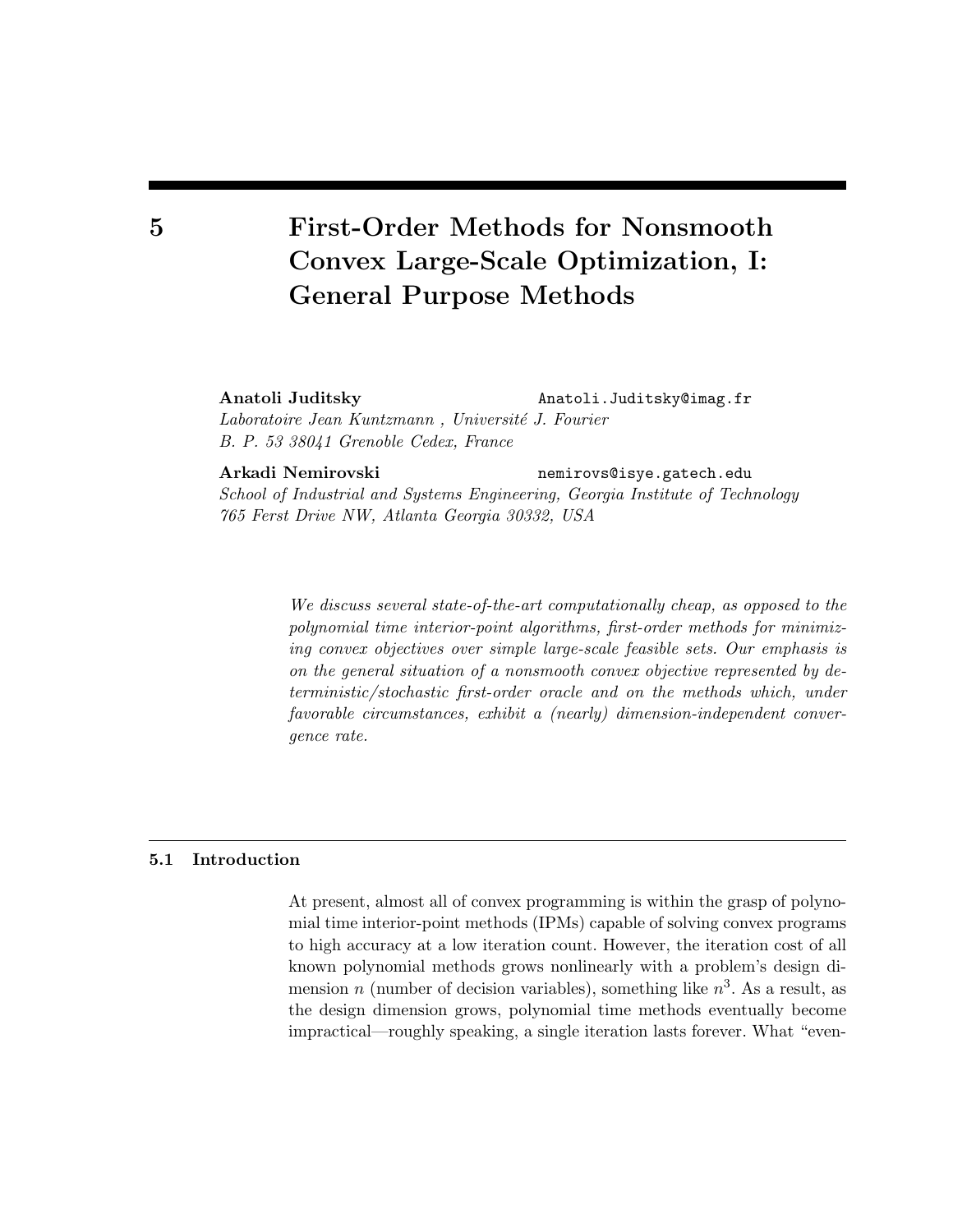tually" means in fact depends on a problem's structure. For instance, typical linear programming programs of decision-making origin have extremely sparse constraint matrices, and IPMs are able to solve programs of this type with tens and hundreds of thousands variables and constraints in reasonable time. In contrast to this, linear programming programs arising in machine learning and signal processing often have dense constraint matrices. Such programs with "just" few thousand variables and constraints can become very difficult for an IPM. At the present level of our knowledge, the methods of choice when solving convex programs which, because of their size, are beyond the practical grasp of IPMs, are the first-order methods (FOMs) with computationally cheap iterations. In this chapter, we present several state-of-the-art FOMs for large-scale convex optimization, focusing on the most general nonsmooth unstructured case, where the convex objective  $f$  to be minimized can be nonsmooth and is represented by a black box, a routine able to compute the values and subgradients of  $f$ .

# 5.1.1 First-Order Methods: Limits of Performance

We start by explaining what can and cannot be expected from FOMs, restricting ourselves for the time being to convex programs of the form

$$
Opt(f) = \min_{x \in \mathcal{X}} f(x),\tag{5.1}
$$

where X is a compact convex subset of  $\mathbb{R}^n$ , and f is known to belong to a given family  $\mathcal F$  of convex and (at least) Lipschitz continuous functions on  $\mathcal X$ . Formally, an FOM is an algorithm  $\mathcal B$  which knows in advance what  $\mathcal X$  and  $\mathcal F$  are, but does not know exactly what  $f \in \mathcal F$  is. It is restricted to learning f via subsequent calls to a first-order oracle—a routine which, given a point  $x \in \mathfrak{X}$  on input, returns on output a value  $f(x)$  and a (sub)gradient  $f'(x)$ of f at x (informally speaking, this setting implicitly assumes that  $\mathfrak X$  is simple (like box, or ball, or standard simplex), while  $f$  can be complicated). Specifically, as applied to a particular objective  $f \in \mathcal{F}$  and given on input a required accuracy  $\epsilon > 0$ , the method B, after generating a finite sequence of search points  $x_t \in \mathfrak{X}, t = 1, 2, \ldots$ , where the first-order oracle is called, terminates and outputs an approximate solution  $\hat{x} \in \mathcal{X}$  which should be  $\epsilon$ optimal:  $f(\hat{x}) - \text{Opt}(f) \leq \epsilon$ . In other words, the method itself is a collection of rules for generating subsequent search points, identifying the terminal step, and building the approximate solution.

These rules, in principle, can be arbitrary, with the only limitation of being nonanticipating, meaning that the output of a rule is uniquely defined by  $X$  and the first-order information on f accumulated before the rule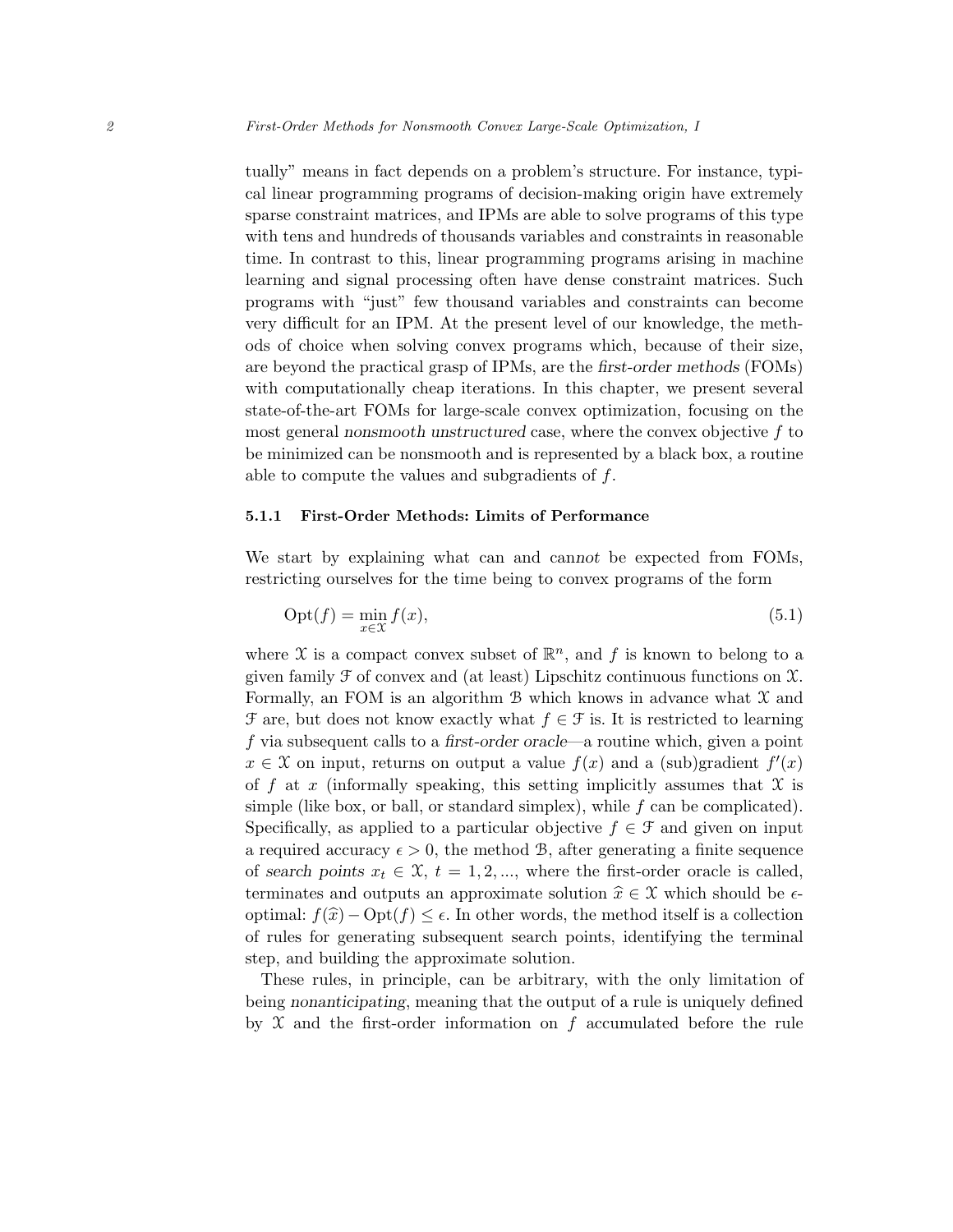### 5.1 Introduction 3

is applied. As a result, for a given B and X,  $x_1$  is independent of f,  $x_2$  depends solely on  $f(x_1)$ ,  $f'(x_1)$ , and so on. Similarly, the decision to terminate after a particular number  $t$  of steps, as well as the resulting approximate solution  $\hat{x}$ , are uniquely defined by the first-order information  $f(x_1), f'(x_1), ..., f(x_t), f'(x_t)$  accumulated in the course of these t steps. Performance limits of FOMs are given by information-based complexity theory, which says what, for given  $\mathfrak{X}, \mathfrak{F}, \epsilon$ , may be the minimal number of steps of an FOM solving all problems (5.1) with  $f \in \mathcal{F}$  within accuracy  $\epsilon$ . Here are several instructive examples (see Nemirovsky and Yudin, 1983).

(a) Let  $\mathcal{X} \subset \{x \in \mathbb{R}^n : ||x||_p \leq R\}$ , where  $p \in \{1, 2\}$ , and let  $\mathcal{F} = \mathcal{F}_p$  comprise all convex functions  $f$  which are Lipschitz continuous, with a given constant L, w.r.t.  $\lVert \cdot \rVert_p$ . When  $\mathfrak{X} = \{x \in \mathbb{R}^n : ||x||_p \leq R\}$ , the number N of steps of any FOM able to solve every problem from the outlined family within accuracy  $\epsilon$  is at least  $O(1)$  min $[n, L^2R^2/\epsilon^2]$ . <sup>1</sup> When  $p = 2$ , this lower complexity bound remains true when  $\mathcal F$  is restricted to being the family of all functions of the type  $f(x) = \max_{1 \leq i \leq n} [\epsilon_i L x_i + a_i]$  with  $\epsilon_i = \pm 1$ . Moreover, the bound is nearly achievable: whenever  $\mathcal{X} \subset \{x \in \mathbb{R}^n : ||x||_p \leq R\}$ , there exist quite transparent (and simple to implement when  $\mathfrak X$  is simple) FOMs able to solve all problems (5.1) with  $f \in \mathcal{F}_p$  within accuracy  $\epsilon$  in  $O(1)(\ln(n))^{2/p-1}L^2R^2/\epsilon^2$ steps.

It should be stressed that the outlined nearly dimension-independent performance of FOMs depends heavily on the assumption  $p \in \{1, 2\}$ . <sup>2</sup> With p set to  $+\infty$  (i.e., when minimizing convex functions that are Lipschitz continuous with constant L w.r.t.  $\|\cdot\|_{\infty}$  over the box  $\mathfrak{X} = \{x \in \mathbb{R}^n : \|x\|_{\infty} \leq R\},\$ the lower and upper complexity bounds are  $O(1)n \ln(LR/\epsilon)$ , provided that  $LR/\epsilon \geq 2$ ; these bounds depend heavily on the problem's dimension.

(b) Let  $\mathfrak{X} = \{x \in \mathbb{R}^n : ||x||_2 \leq R\}$ , and let  $\mathfrak{F}$  comprise all differentiable convex functions, Lipschitz continuous with constant L w.r.t.  $\|\cdot\|_2$ , gradient. Then the number  $N$  of steps of any FOM able to solve every problem from the outlined family within accuracy  $\epsilon$  is at least  $O(1)$  min $[n, \sqrt{LR^2/\epsilon}]$ . This lower complexity bound remains true when  $\mathcal F$  is restricted to be the family of convex quadratic forms  $\frac{1}{2}x^T Ax + b^T x$  with positive semidefinite symmetric matrices A of spectral norm (maximal singular value) not exceeding L. Here again the lower complexity bound is nearly achievable. Whenever  $\mathfrak{X} \subset \{x \in \mathbb{R}^n : ||x||_2 \leq R\}$ , there exists a simple implementation when X is simple (although by far not transparent) FOM: Nesterov's optimal algorithm for smooth convex minimization (Nesterov, 1983, 2005), which allows one to

<sup>1.</sup> From now on, all  $O(1)$ 's are appropriate positive absolute constants.

<sup>2.</sup> In fact, it can be relaxed to  $1 \le p \le 2$ .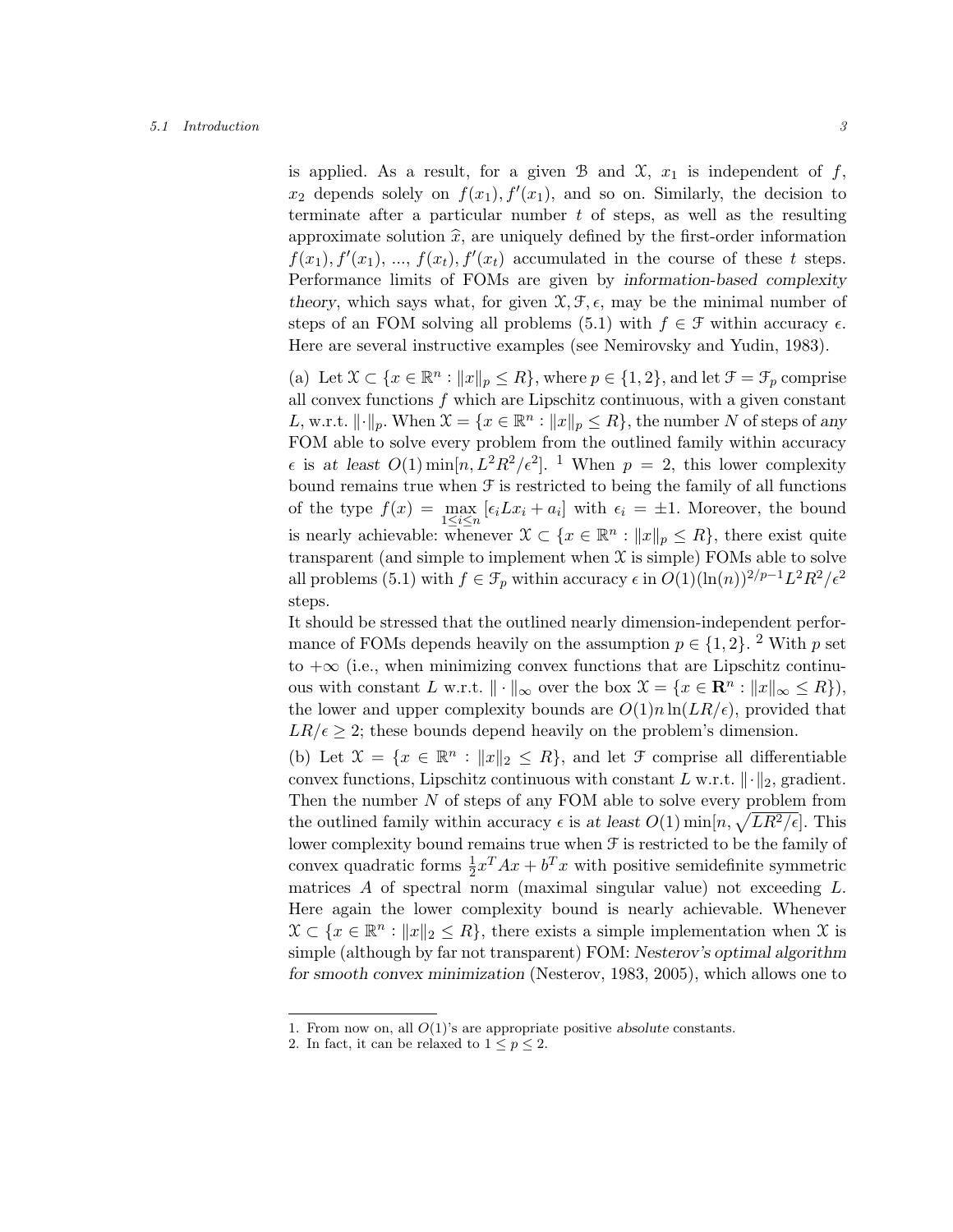solve within accuracy  $\epsilon$  all problems (5.1) with  $f \in \mathcal{F}$  in  $O(1)\sqrt{LR^2/\epsilon}$  steps. (c) Let  $\mathfrak X$  be as in (b), and let  $\mathfrak F$  comprise all functions of the form  $f(x) = ||Ax - b||_2$ , where the spectral norm of A (which is no longer positive semidefinite) does not exceed a given L. Let us slightly extend the power of the first-order oracle and assume that at a step of an FOM we observe b (but not A) and are allowed to carry out  $O(1)$  matrix-vector multiplications involving A and  $A<sup>T</sup>$ . In this case, the number of steps of any method capable to solve all problems in question within accuracy  $\epsilon$  is at least  $O(1)$  min $[n, LR/\epsilon]$ , and there exists a method (specifically, Nesterov's optimal algorithm as applied to the quadratic form  $||Ax - b||_2^2$ , which achieves the desired accuracy in  $O(1)LR/\epsilon$  steps.

The outlined results bring us both bad and good news on FOMs as applied to large-scale convex programs. The bad news is that unless the number of steps of the method exceeds the problem's design dimension n (which is of no interest when  $n$  is really large), and without imposing severe additional restrictions on the objectives to be minimized, an FOM can exhibit only a sublinear rate of convergence: specifically denoting by  $t$  the number of steps, the rate  $O(1)(\ln(n))^{1/p-1/2}LR/t^{1/2}$  in the case of (a) (better than nothing, but really slow),  $O(1)LR^2/t^2$  in the case of (b) (much better, but simple X along with smooth f is a rare commodity), and  $O(1)LR/t$  in the case of (c) (in-between (a) and (b)). As a consequence, FOMs are poorly suited for building high-accuracy solutions to large-scale convex problems.

The good news is that for problems with favorable geometry (e.g., those in  $(a)-(c)$ , good FOMs exhibit a dimension-independent, or nearly so, rate of convergence, which is of paramount importance in large-scale applications. Another bit of good news (not declared explicitly in the above examples) is that when  $X$  is simple, typical FOMs have cheap iterations—modulo computations hidden in the oracle, an iteration costs just  $O(\dim \mathfrak{X})$  a.o. The bottom line is that FOMs are well suited for finding medium-accuracy solutions to large-scale convex problems, at least when the latter possess favorable geometry.

Another conclusion of the presented results is that the performance limits of FOMs depend heavily on the size  $R$  of the feasible domain and on the Lipschitz constant  $L$  (of  $f$  in the case of (a), and of  $f'$  in the case of (b)). This is in a sharp contrast to IPMs, where the complexity bounds depend logarithmically on the magnitudes of an optimal solution and of the data (the analogies of  $R$  and  $L$ , respectively), which, practically speaking, allows one to handle problems with unbounded domains (one may impose an upper bound of  $10^6$  or  $10^{100}$  on the variables) and not to bother much about how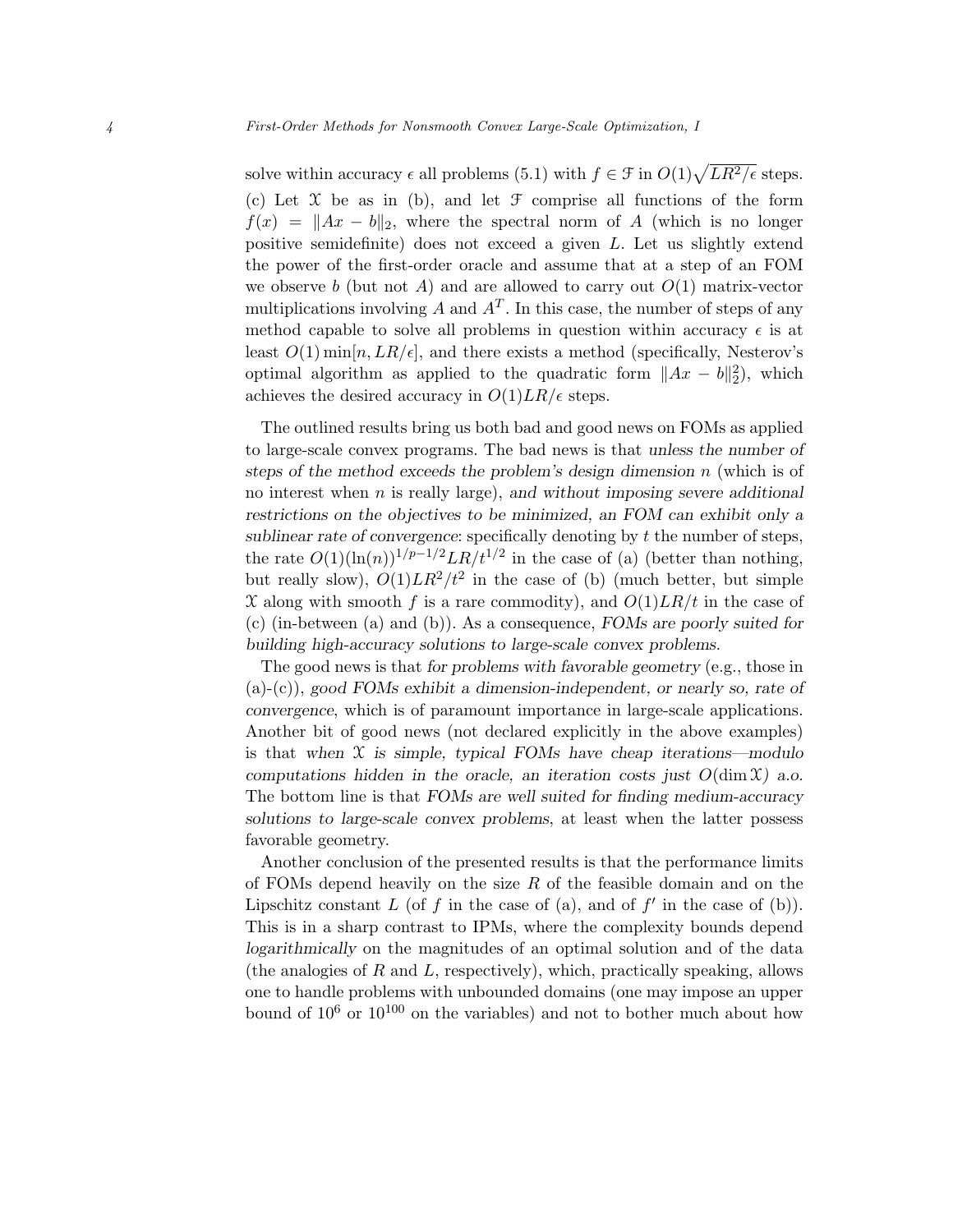#### 5.1 Introduction 5

the data are scaled.<sup>3</sup> Strong dependence of the complexity of FOMs on  $L$ and R implies a number of important consequences. In particular:

• Boundedness of  $X$  is of paramount importance, at least theoretically. In this respect, unconstrained settings, as in Lasso:  $\min_{x} {\lambda ||x||_1 + ||Ax - b||_2^2}$  are less preferable than their bounded domain counterparts, as in min{ $\|Ax ||b||_2 : ||x||_1 \leq R$ <sup>4</sup> in full accordance with common sense—however difficult it is to find a needle in a haystack, a small haystack in this respect is better than a large one!

• For a given problem  $(5.1)$ , the size R of the feasible domain and the Lipschitz constant L of the objective depend on the norm  $\|\cdot\|$  used to quantify these quantities:  $R = R_{\|\cdot\|}$ ,  $L = L_{\|\cdot\|}$ . When  $\|\cdot\|$  varies, the product  $L_{\parallel\cdot\parallel}R_{\parallel\cdot\parallel}$  (this product is all that matters) changes,<sup>5</sup> and this phenomenon should be taken into account when choosing an FOM for a particular problem.

# 5.1.2 What Is Ahead

Literature on FOMs, which has always been huge, is now growing explosively partly due to rapidly increasing demand for large-scale optimization, and partly due to endogenous reasons stemming primarily from discovering ways (Nesterov, 2005) to accelerate FOMs by exploiting problems' structure (for more details on the latter subject, see Chapter 6). Even a brief overview of this literature in a single chapter would be completely unrealistic. Our primary selection criteria were (a) to focus on techniques for large-scale nonsmooth convex programs (these are the problems arising in most applications known to us), (b) to restrict ourselves to FOMs possessing state-of-the-art (in some cases—even provably optimal) nonasymptotic efficiency estimates, and (c) the possibility for self-contained presentation of the methods, given space limitations. Last, but not least, we preferred to focus on the situations of which we have first-hand (or nearly so) knowledge. As a result, our presentation of FOMs is definitely incomplete. As for citation policy, we restrict ourselves to referring to works directly related to what we are pre-

<sup>3.</sup> In IPMs, scaling of the data affects stability of the methods w.r.t. rounding errors, but this is another story.

<sup>4.</sup> We believe that the desire to end up with unconstrained problems stems from the common belief that the unconstrained convex minimization is simpler than the constrained one. To the best of our understanding, this belief is misleading, and the actual distinction is between optimization over simple and over sophisticated domains; what is simple depends on the method in question.

on the method in question.<br>5. For example, the ratio  $[L_{\|\cdot\|_2}R_{\|\cdot\|_2}]/L_{\|\cdot\|_1}R_{\|\cdot\|_1}$  can be as small as  $1/\sqrt{n}$  and as large as  $\sqrt{n}$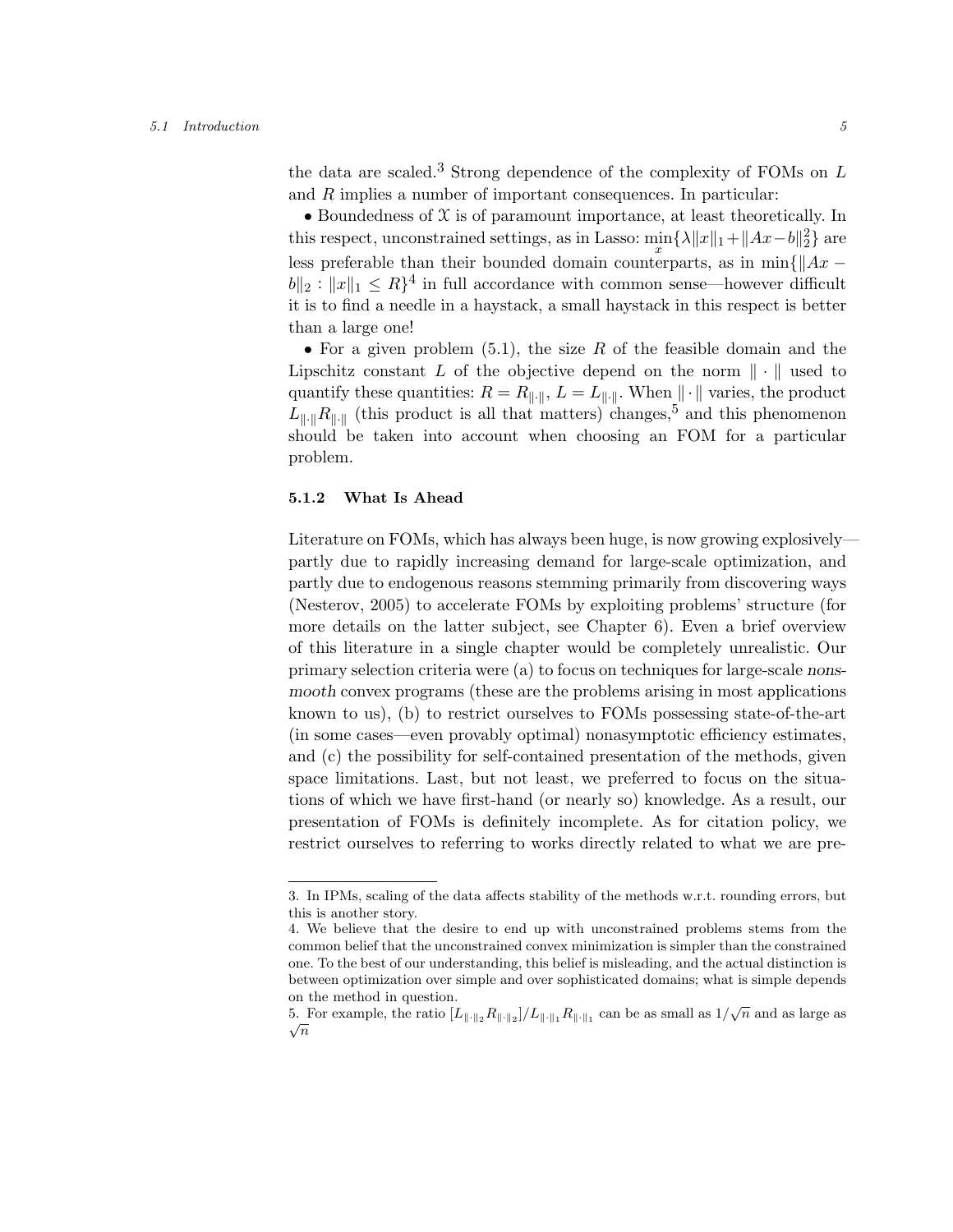senting, with no attempt to give even a nearly exhaustive list of references to FOM literature. We apologize in advance for potential omissions even on this reduced list.

In this chapter, we focus on the simplest general-purpose FOMs, mirror descent (MD) methods aimed at solving nonsmooth convex minimization problems, specifically, general-type problems (5.1) (Section 5.2), problems (5.1) with strongly convex objectives (Section 5.4), convex problems with functional constraints  $\min_{x \in \mathcal{X}} \{f_0(x) : f_i(x) \leq 0, 1 \leq i \leq m\}$  (Section 5.3), and stochastic versions of problems (5.1), where the first-order oracle is replaced with its stochastic counterpart, thus providing unbiased random estimates of the subgradients of the objective rather than the subgradients themselves (Section 5.5). Finally, Section 5.6 presents extensions of the mirror descent scheme from problems of convex minimization to the convexconcave saddle-point problems.

As we have already said, this chapter is devoted to general-purpose FOMs, meaning that the methods in question are fully black-box-oriented—they do not assume any a priori knowledge of the structure of the objective (and the functional constraints, if any) aside from convexity and Lipschitz continuity. By itself, this generality is redundant: convex programs arising in applications always possess a lot of known in advance structure, and utilizing a priori knowledge of this structure can accelerate the solution process dramatically. Acceleration of FOMs by utilizing a problems' structure is the subject of Chapter 6.

## 5.2 Mirror Descent Algorithm: Minimizing over a Simple Set

## 5.2.1 Problem of Interest

We focus primarily on solving an optimization problem of the form

$$
Opt = \min_{x \in \mathcal{X}} f(x),\tag{5.2}
$$

where  $\mathfrak{X} \subset E$  is a closed convex set in a finite-dimensional Euclidean space E, and  $f: \mathcal{X} \to \mathbb{R}$  is a Lipschitz continuous convex function represented by a first-order oracle. This oracle is a routine which, given a point  $x \in \mathcal{X}$  on input, returns the value  $f(x)$  and a subgradient  $f'(x)$  of f at x. We always assume that  $f'(x)$  is bounded on X. We also assume that  $(5.2)$  is solvable.

# 5.2.2 Mirror Descent setup

We set up the MD method with two entities: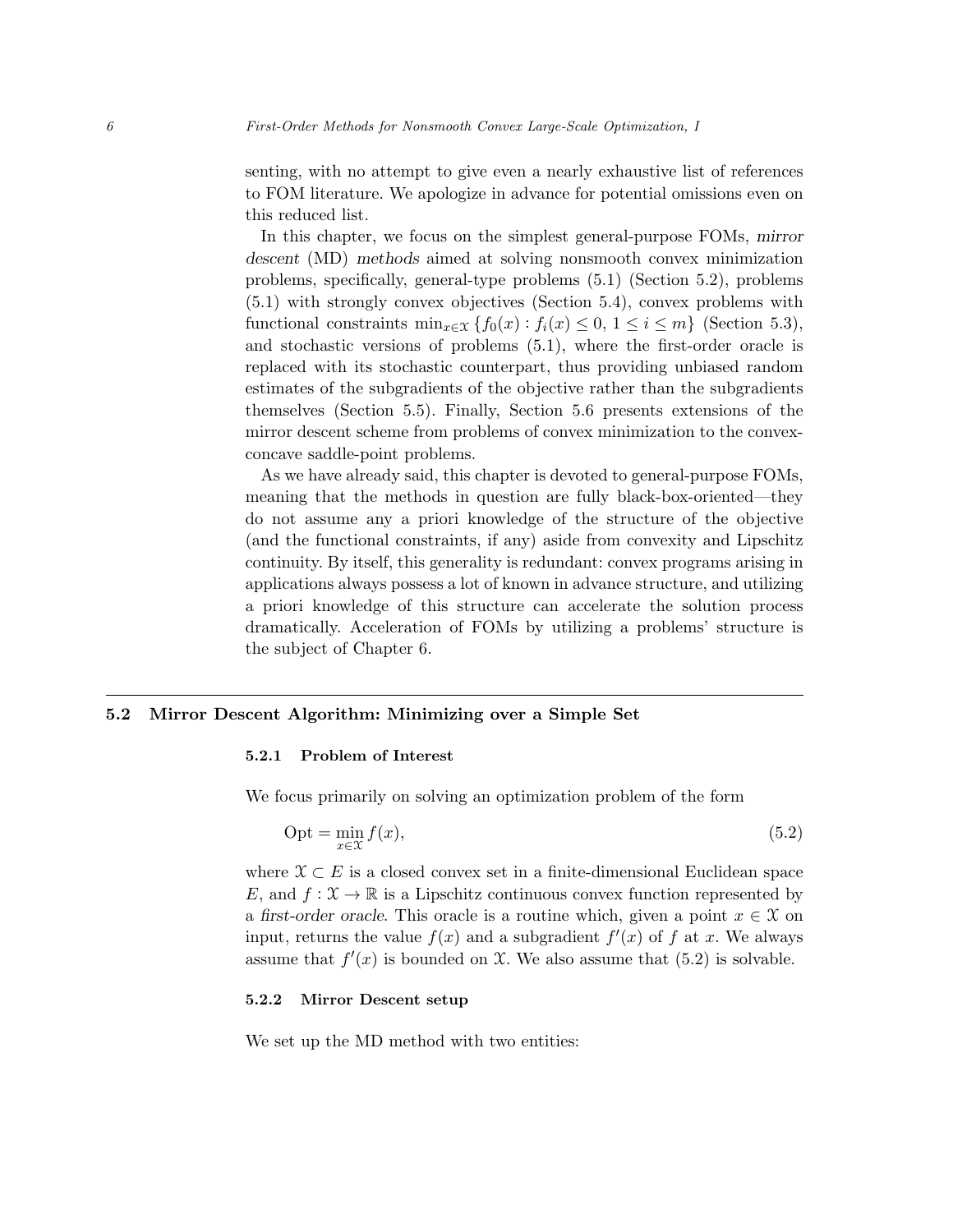a norm  $\|\cdot\|$  on the space E embedding X, and the conjugate norm  $\|\cdot\|_*$ on  $E^*$ :  $\|\xi\|_* = \max_x {\{\langle \xi, x \rangle : \|x\| \le 1\}};$ 

a distance-generating function (d.-g.f. for short) for  $X$  compatible with the norm  $\|\cdot\|$ , that is, a continuous convex function  $\omega(x): \mathcal{X} \to \mathbb{R}$  such that

 $-\omega(x)$  admits a selection  $\omega'(x)$  of a subgradient which is continuous on the set  $\mathcal{X}^o = \{x \in \mathcal{X} : \partial \omega(x) \neq \emptyset\};$ 

 $-\omega(\cdot)$  is strongly convex, with modulus 1, w.r.t.  $\|\cdot\|$ :

$$
\forall (x, x' \in \mathcal{X}^o) : \langle \omega'(x) - \omega'(x'), x - x' \rangle \ge ||x - y||^2. \tag{5.3}
$$

For  $x \in \mathfrak{X}^o$ ,  $u \in \mathfrak{X}$ , let

$$
V_x(u) = \omega(u) - \omega(x) - \langle \omega'(x), u - x \rangle.
$$
\n(5.4)

Denote  $x_c = \operatorname{argmin}_{u \in \mathcal{X}} \omega(u)$  (the existence of a minimizer is given by continuity and strong convexity of  $\omega$  on  $\mathfrak X$  and by closedness of  $\mathfrak X$ , and its uniqueness by strong convexity of  $\omega$ ). When  $\mathfrak X$  is bounded, we define  $\omega(\cdot)$ -diameter  $\Omega = \max_{u \in \mathcal{X}} V_{x_c}(u) \leq \max_{\mathcal{X}} \omega(u) - \min_{\mathcal{X}} \omega(u)$  of X. Given  $x \in \mathfrak{X}^o$ , we define the prox-mapping  $\text{Prox}_x(\xi) : E \to \mathfrak{X}^o$  as

$$
\text{Prox}_x(\xi) = \operatorname{argmin}_{u \in \mathcal{X}} \left\{ \langle \xi, u \rangle + V_x(u) \right\}. \tag{5.5}
$$

From now on we make the

**Simplicity Assumption.** X and  $\omega$  are simple and fit each other. Specifically, given  $x \in \mathcal{X}^o$  and  $\xi \in E$ , it is easy to compute  $\text{Prox}_x(\xi)$ .

## 5.2.3 Basic Mirror Descent algorithm

The MD algorithm associated with the outlined setup, as applied to problem (5.2), is the recurrence

(a)  $x_1 = \operatorname{argmin}_{x \in \Upsilon} \omega(x)$ (b)  $x_{t+1} = \text{Prox}_{x_t}(\gamma_t f'(x_t)), t = 1, 2, ...$ (c)  $x^t = \left[\sum_{\tau=1}^t \gamma_{\tau}\right]^{-1} \sum_{\tau=1}^t \gamma_{\tau} x_{\tau}$ (d)  $\hat{x}^t = \operatorname{argmin}_{x \in \{x_1, ..., x_t\}} f(x)$ (5.6)

Here,  $x_t$  are subsequent search points, and  $x^t$  (or  $\hat{x}^t$ —the error bounds that  $f_{\text{allow model}}$  for both these choices) are subsequent approximate colutions follow work for both these choices) are subsequent approximate solutions generated by the algorithm. Note that  $x_t \in \mathcal{X}^o$  and  $x^t, \hat{x}^t \in \mathcal{X}$  for all t.<br>The convenience preparing of MD steps from the following simple of

The convergence properties of MD stem from the following simple observation:

**Proposition 5.1.** Suppose that f is Lipschitz continuous on X with  $L :=$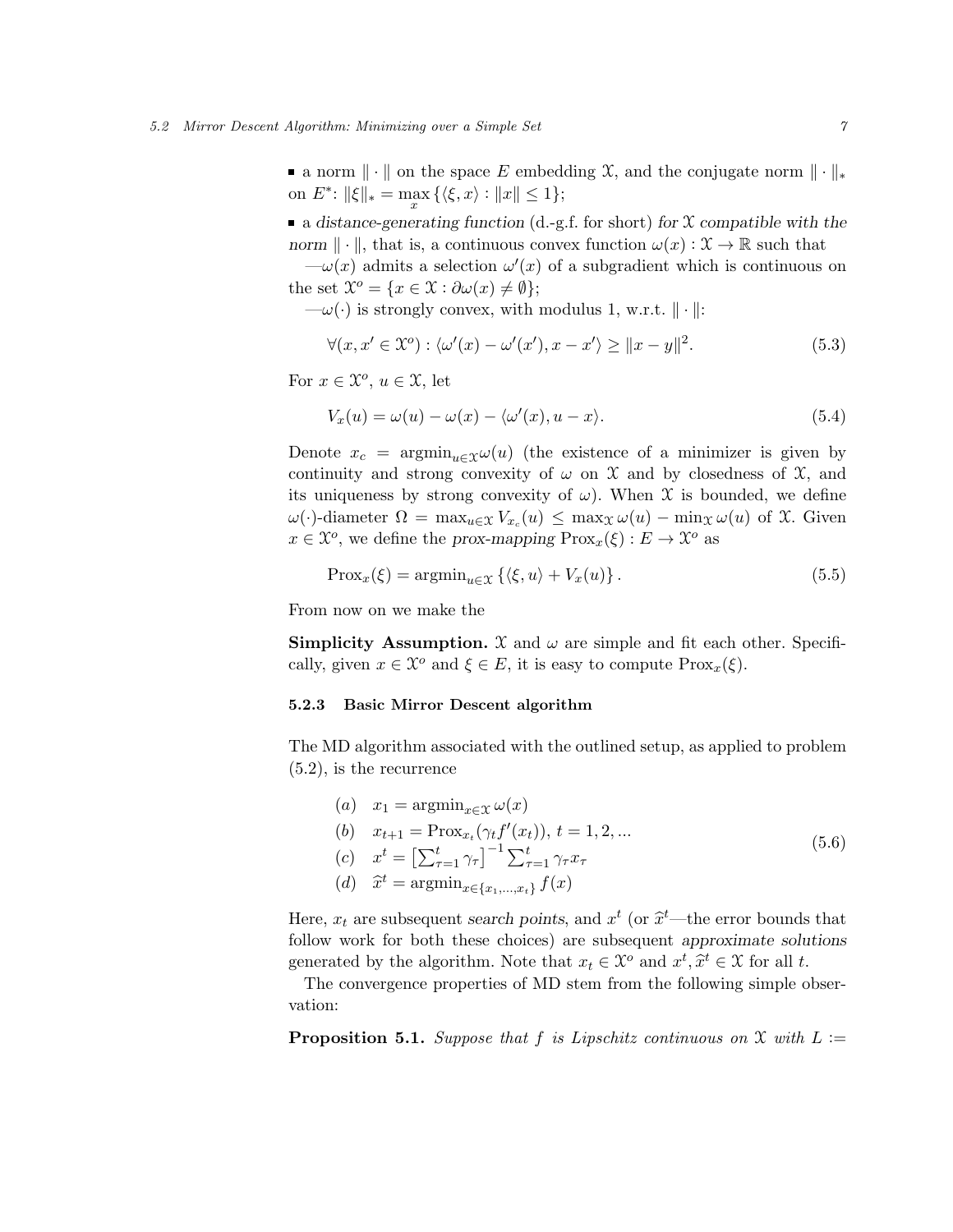$\sup_{x \in \mathcal{X}} ||f'(x)||_* < \infty$ . Let  $\overline{f}_t = \max[f(x^t), f(\hat{x}^t)].$  Then (i) for all  $u \in \mathfrak{X}$ ,  $t \geq 1$  one has

$$
\sum_{\tau=1}^{t} \gamma_{\tau} \langle f'(x_{\tau}), x_{\tau} - u \rangle \leq V_{x_{1}}(u) + \frac{1}{2} \sum_{\tau=1}^{t} \gamma_{\tau}^{2} ||f'(x_{\tau})||_{*}^{2}
$$
\n
$$
\leq V_{x_{1}}(u) + \frac{L^{2}}{2} \sum_{\tau=1}^{t} \gamma_{\tau}^{2}.
$$
\n(5.7)

As a result, for all  $t \geq 1$ ,

$$
\overline{f}_t - \text{Opt} \le \epsilon_t := \frac{V_{x_1}(x_*) + \frac{L^2}{2} \sum_{\tau=1}^t \gamma_\tau^2}{\sum_{\tau=1}^t \gamma_\tau},\tag{5.8}
$$

where  $x<sub>*</sub>$  is an optimal solution to (5.2). In particular, in the divergent series case  $\gamma_t \to 0$ ,  $\sum_{\tau=1}^t \gamma_\tau \to +\infty$  as  $t \to \infty$ , the algorithm converges:  $\overline{f}_t$  – Opt  $\rightarrow$  0 as  $t \rightarrow \infty$ . Moreover, with the stepsizes

$$
\gamma_t = \gamma / [\|f'(x_t)\|_* \sqrt{t}]
$$

for all t, one has

$$
\overline{f}_t - \text{Opt} \le O(1) \left[ \frac{V_{x_1}(x_*)}{\gamma} + \frac{\ln(t+1)\gamma}{2} \right] L t^{-1/2}.
$$
 (5.9)

(ii) Let X be bounded so that the  $\omega(\cdot)$ -diameter  $\Omega$  of X is finite. Then, for every number  $N$  of steps, the  $N$ -step  $MD$  algorithm with constant stepsizes,

$$
\gamma_t = \frac{\sqrt{2\Omega}}{L\sqrt{N}}, \quad 1 \le t \le N,\tag{5.10}
$$

ensures that

$$
\underline{f}_N = \min_{u \in \mathcal{X}} \frac{1}{N} \sum_{\tau=1}^N [f(x_\tau) + \langle f'(x_\tau), u - x_\tau \rangle] \le \text{Opt},
$$
\n
$$
\overline{f}_N - \text{Opt} \le \overline{f}_N - \underline{f}_N \le \frac{\sqrt{2\Omega}L}{\sqrt{N}}.
$$
\n(5.11)

In other words, the quality of approximate solutions  $(x^N \text{ or } \hat{x}^N)$  can be continued by the case to compute online leaves beam of f and  $\mathcal{L}$ certified by the easy-to-compute online lower bound  $\underline{f}_N$  on Opt, and the certified level of nonoptimality of the solutions can only be better than the one given by the worst-case upper bound in the right-hand side of (5.11).

Proof. From the definition of the prox-mapping,

$$
x_{\tau+1} = \underset{z \in \mathcal{X}}{\operatorname{argmin}} \left\{ \langle \gamma_{\tau} f'(x_{\tau}) - \omega'(x_{\tau}), z \rangle + \omega(z) \right\},\,
$$

whence, by optimality conditions,

$$
\langle \gamma_{\tau} f'(x_{\tau}) - \omega'(x_{\tau}) + \omega'(x_{\tau+1}), u - x_{\tau+1} \rangle \ge 0 \ \forall u \in \mathfrak{X}.
$$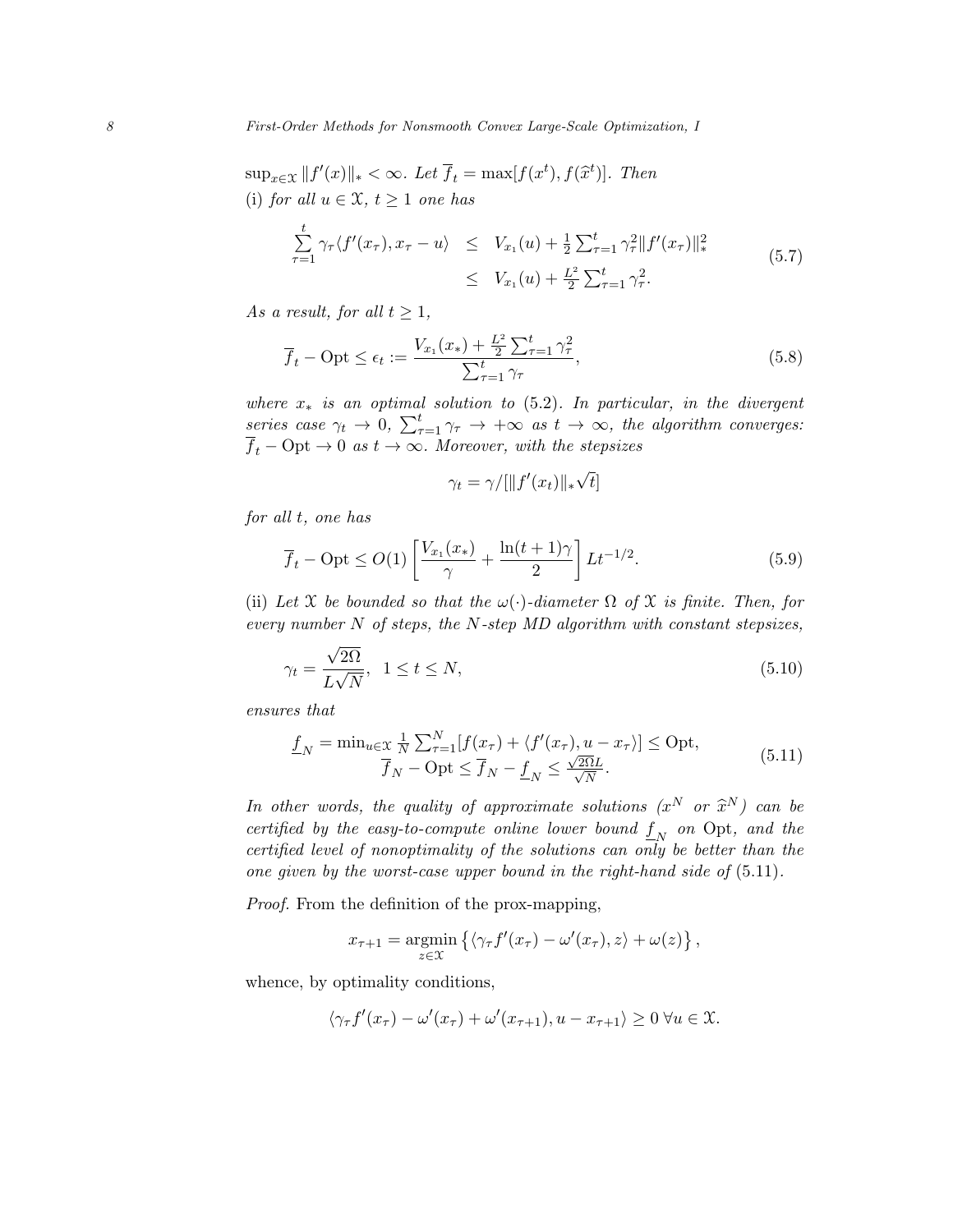When rearranging terms, this inequality can be rewritten as

$$
\gamma_{\tau}\langle f'(x_{\tau}), x_{\tau} - u \rangle \leq [\omega(u) - \omega(x_{\tau}) - \langle \omega'(x_{\tau}), u - x_{\tau} \rangle] -[\omega(u) - \omega(x_{\tau+1}) - \langle \omega'(x_{\tau+1}), u - x_{\tau+1} \rangle] + \gamma_{\tau}\langle f'(x_{\tau}), x_{\tau} - x_{\tau+1} \rangle -[\omega(x_{\tau+1}) - \omega(x_{\tau}) - \langle \omega'(x_{\tau}), x_{\tau+1} - x_{\tau} \rangle] = V_{x_{\tau}}(u) - V_{x_{\tau+1}}(u) + [\gamma_{\tau}\langle f'(x_{\tau}), x_{\tau} - x_{\tau+1} \rangle - V_{x_{\tau}}(x_{\tau+1})]. \tag{5.12}
$$

From the strong convexity of  $V_{x_\tau}$  it follows that

$$
\delta_{\tau} \leq \gamma_{\tau} \langle f'(x_{\tau}), x_{\tau} - x_{\tau+1} \rangle - \frac{1}{2} ||x_{\tau} - x_{\tau+1}||^2 \leq \gamma_{\tau} ||f'(x_{\tau})||_* ||x_{\tau} - x_{\tau+1}|| - \frac{1}{2} ||x_{\tau} - x_{\tau+1}||^2 \leq \max_{s} [\gamma_{\tau} ||f'(x_{\tau})||_* s - \frac{1}{2} s^2] = \frac{\gamma_{\tau}^2}{2} ||f'(x_{\tau})||_*^2,
$$

and we get

$$
\gamma_{\tau} \langle f'(x_{\tau}), x_{\tau} - u \rangle \le V_{x_{\tau}}(u) - V_{x_{\tau+1}}(u) + \gamma_{\tau}^2 \|f'(x_{\tau})\|_{*}^2/2. \tag{5.13}
$$

Summing these inequalities over  $\tau = 1, \dots, t$  and taking into account that  $V_x(u) \geq 0$ , we arrive at (5.7). With  $u = x_*$ , (5.7), when taking into account that  $\langle f'(x_\tau), x_\tau - x_* \rangle \geq f(x_\tau) - \text{Opt}$  and setting  $f^t =$  $[\sum_{\tau=1}^t \gamma_\tau]^{-1} \sum_{\tau=1}^t \gamma_\tau f(x_\tau)$  results in

$$
f^{t} - \text{Opt} \le \frac{V_{x_1}(x_*) + L^2 \left[\sum_{\tau=1}^{t} \gamma_{\tau}^2\right] / 2}{\sum_{\tau=1}^{t} \gamma_{\tau}}.
$$

Since, clearly,  $\overline{f}_t = \max[f(x^t), f(\tilde{x}^t)] \leq f^t$ , we have arrived at (5.8). This inequality straightforwardly implies the remaining results of (i).

To prove (ii), note that by the definition of  $\Omega$  and due to  $x_1 = \operatorname{argmin}_{\mathcal{X}} \omega$ , (5.7) combines with (5.10) to imply that

$$
f^N - \underline{f}_N = \max_{u \in \mathcal{X}} \left[ f^N - \frac{1}{N} \sum_{\tau=1}^N [f(x_\tau) + \langle f'(x_\tau), u - x_\tau \rangle] \right] \le \frac{\sqrt{2\Omega}L}{\sqrt{N}}. \tag{5.14}
$$

Since f is convex, the function  $\frac{1}{N} \sum_{\tau=1}^{N} [f(x_{\tau}) + \langle f'(x_{\tau}), u - x_{\tau} \rangle]$  underestimates  $f(u)$  everywhere on  $\mathfrak{X}$ , that is,  $\underline{f}_N \leq$  Opt. And, as we have seen,  $f^N \geq \overline{f}_N$ , therefore (ii) follows from (5.14).  $\Box$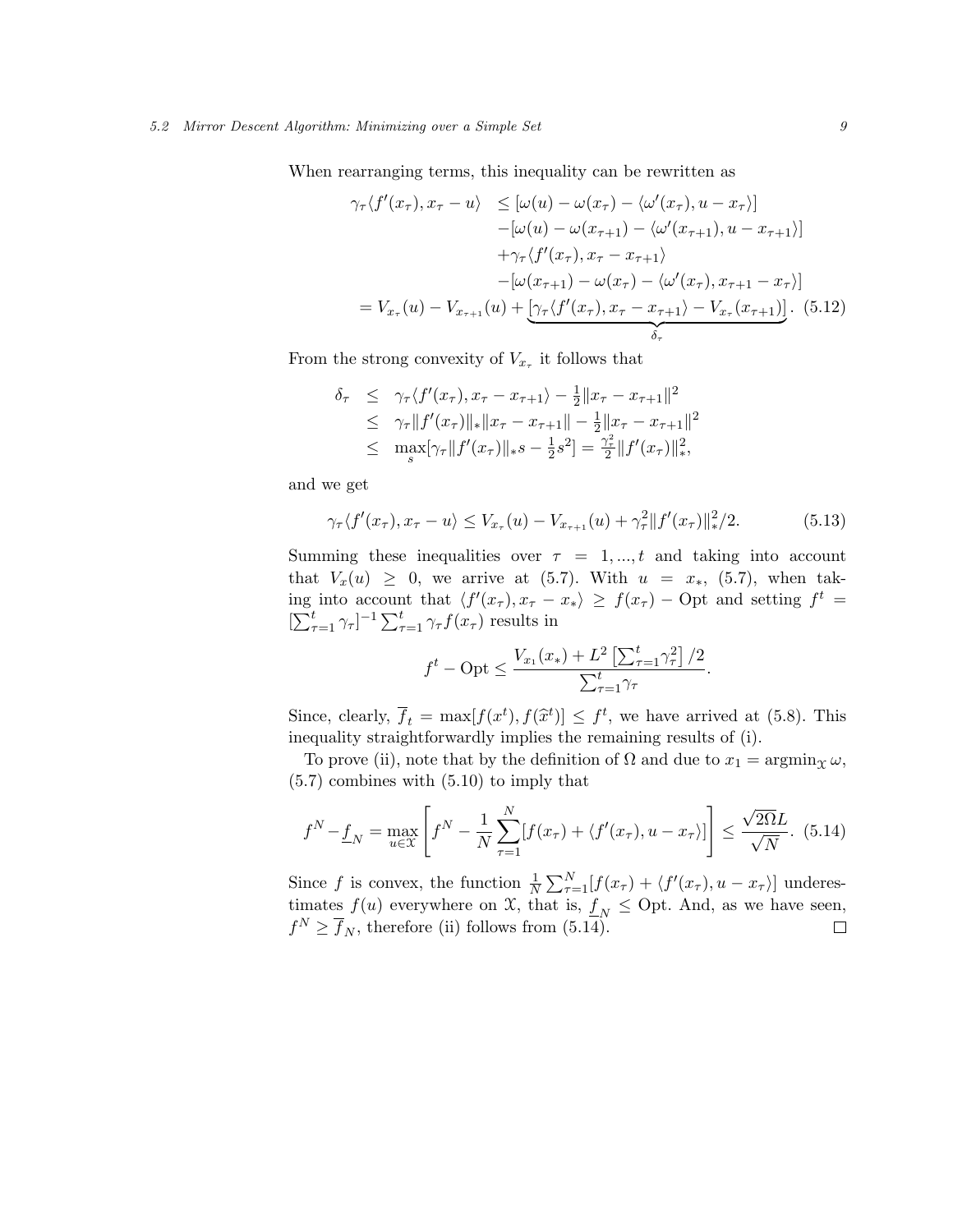# 5.3 Problems with Functional Constraints

The MD algorithm can be extended easily from the case of problem (5.2) to the case of problem

$$
Opt = \min_{x \in \mathcal{X}} \{ f_0(x) : f_i(x) \le 0, \ 1 \le i \le m \},\tag{5.15}
$$

where  $f_i$ ,  $0 \le f_i \le m$ , are Lipschitz continuous convex functions on X given by the first-order oracle which, given  $x \in \mathcal{X}$  on input, returns the values  $f_i(x)$  and subgradients  $f'_i(x)$  of  $f_i$  at  $x$ , with selections of the subgradients  $f_i'(\cdot)$  bounded on X. Consider the N-step algorithm:

1. Initialization: Set  $x_1 = \operatorname{argmin}_{\mathcal{X}} \omega$ .

2. Step t,  $1 \le t \le N$ : Given  $x_t \in \mathfrak{X}$ , call the first-order oracle  $(x_t$  being the input) and check whether

$$
f_i(x_t) \le \gamma \|f'_i(x_t)\|_*, \ i = 1, ..., m. \tag{5.16}
$$

If it is the case (productive step), set  $i(t) = 0$ ; otherwise (nonproductive step) choose  $i(t) \in \{1, ..., m\}$  such that  $f_{i(t)}(x) > \gamma ||f'_{i(t)}(x_t)||_*$ . Set

$$
\gamma_t = \gamma / \|f'_{i(t)}(x_t)\|_*, \ x_{t+1} = \text{Prox}_{x_t}(\gamma_t f'_{i(t)}(x_t)).
$$

When  $t < N$ , loop to step  $t + 1$ .

3. Termination: After N steps are executed, output, as approximate solution  $\hat{x}^N$ , the best (with the smallest value of  $f_0$ ) of the points  $x_t$  associated with productive stops to if there were no productive stops, slaim (5.15) is with productive steps  $t$ ; if there were no productive steps, claim  $(5.15)$  is infeasible.

**Proposition 5.2.** Let X be bounded. Given integer  $N \geq 1$ , set  $\gamma = \sqrt{N}$  $2\Omega/\sqrt{N}$ . Then

- (i) If (5.15) is feasible,  $\hat{x}^N$  is well defined.
- (ii) Whenever  $\hat{x}^N$  is well defined, one has

$$
\max [f_0(\hat{x}^N) - \text{Opt}, f_1(\hat{x}^N), ..., f_m(\hat{x}^N)] \le \gamma L = \frac{\sqrt{2\Omega}L}{\sqrt{N}},
$$
  
\n
$$
L = \max_{0 \le i \le m} \sup_{x \in \mathcal{X}} ||f'_i(x)||_*. \tag{5.17}
$$

*Proof.* By construction, when  $\hat{x}^N$  is well defined, it is some  $x_t$  with productive t, whence  $f_i(\hat{x}^N) \le \gamma L$  for  $1 \le i \le m$  by (5.16). It remains to verify that when  $(5.15)$  is fossible  $\hat{x}^N$  is well defined and  $f_i(\hat{x}^N) \le \text{Out } |i|$  degrees when (5.15) is feasible,  $\hat{x}^N$  is well defined and  $f_0(\hat{x}^N) \leq \text{Opt} + \gamma L$ . Assume that it is not the case, whence at every productive step  $t$  (if any) we have  $f_0(x_t) - \text{Opt} > \gamma ||f'_0(x_t)||_*$ . Let  $x_*$  be an optimal solution to (5.15). Exactly the same reasoning as in the proof of Proposition 5.1 yields the following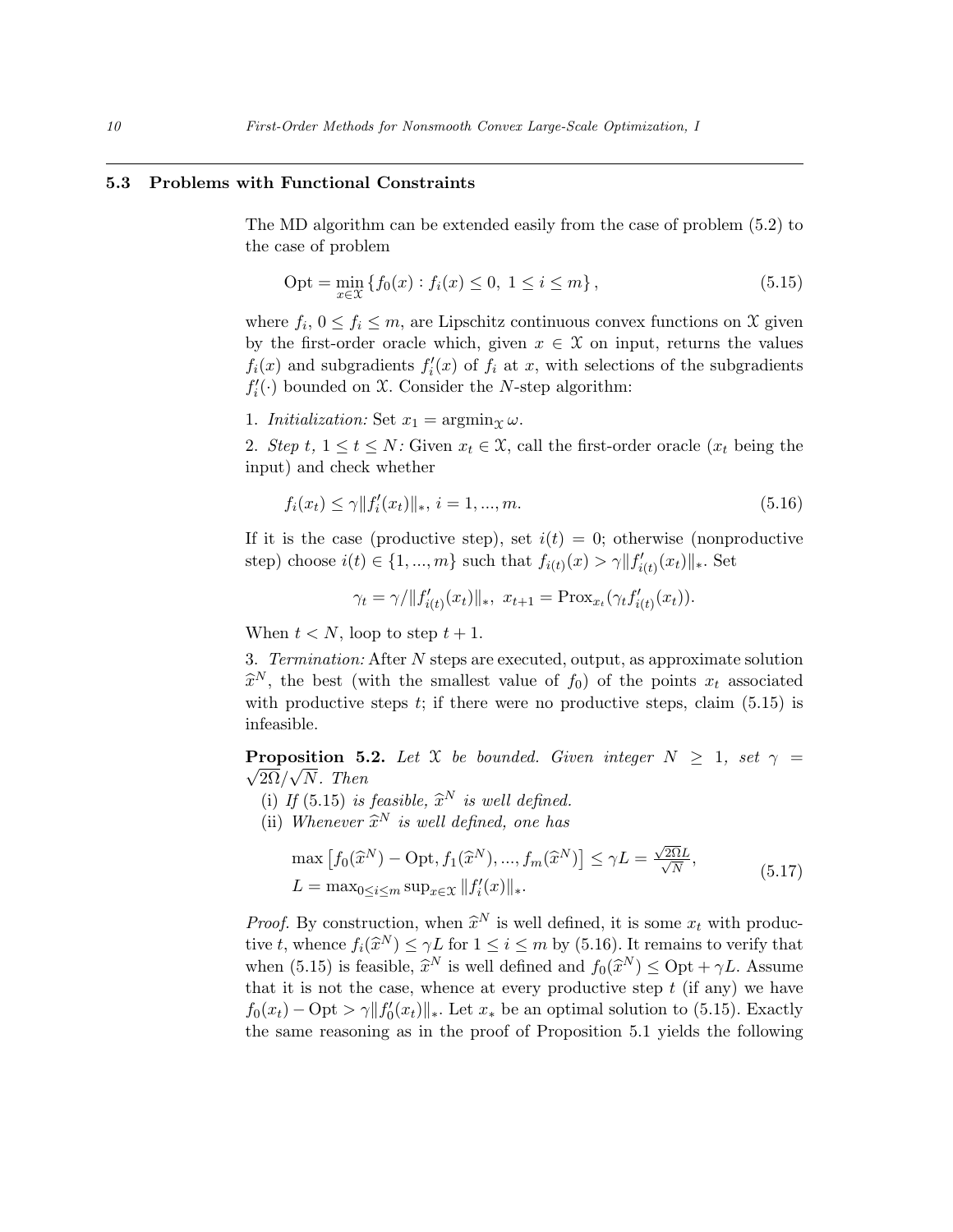#### 5.4 Minimizing Strongly Convex Functions 11

analogy of  $(5.7)$  (with  $u = x_*$ ):

$$
\sum_{t=1}^{N} \gamma_t \langle f'_{i(t)}(x_t), x_t - x_* \rangle \leq \Omega + \frac{1}{2} \sum_{t=1}^{N} \gamma_t^2 \| f'_{i(t)}(x_t) \|_*^2 = 2\Omega. \tag{5.18}
$$

When t is nonproductive, we have  $\gamma_t \langle f'_{i(t)}(x_t), x_t - x_* \rangle \geq \gamma_t f_{i(t)}(x_t) > \gamma^2$ , the concluding inequality being given by the definition of  $i(t)$  and  $\gamma_t$ . When t is productive, we have  $\gamma_t \langle f'_{i(t)}(x_t), x_t - x_* \rangle = \gamma_t \langle f'_0(x_t), x_t - x_* \rangle \geq$  $\gamma_t(f_0(x_t)-\text{Opt}) > \gamma^2$ , the concluding inequality being given by the definition of  $\gamma_t$  and our assumption that  $f_0(x_t) - \text{Opt} > \gamma ||f'_0(x_t)||_*$  at all productive steps t. The bottom line is that the left-hand side in (5.18) is  $> N\gamma^2 = 2\Omega$ ,  $\Box$ which contradicts (5.18).

# 5.4 Minimizing Strongly Convex Functions

The MD algorithm can be modified to obtain the rate  $O(1/t)$  in the case where the objective f in  $(5.2)$  is *strongly convex*. The strong convexity of f with modulus  $\kappa > 0$  means that

$$
\forall (x, x' \in \mathcal{X}) \ \langle f'(x) - f'(x'), x - x' \rangle \ge \kappa ||x - x'||^2. \tag{5.19}
$$

Further, let  $\omega$  be the d.-g.f. for the entire E (not just for X, which may be unbounded in this case), compatible with  $\|\cdot\|$ . W.l.o.g. let  $0 = \operatorname{argmin}_{E} \omega$ , and let

$$
\Omega = \max_{\|u\| \le 1} \omega(u) - \omega(0)
$$

be the variation of  $\omega$  on the unit ball of  $\|\cdot\|$ . Now, let  $\omega^{R,z}(u) = \omega\left(\frac{u-z}{R}\right)$  $\frac{-z}{R}$  and  $V_x^{R,z}(u) = \omega^{R,z}(u) - \omega^{R,z}(x) - \langle (\omega^{R,z}(x))', u - x \rangle$ . Given  $z \in \mathfrak{X}$  and  $R > 0$ we define the prox-mapping

$$
Prox_x^{R,z}(\xi) = \underset{u \in \mathcal{X}}{\operatorname{argmin}} [\langle \xi, u \rangle + V_x^{R,z}(u)]
$$

and the recurrence (cf. (5.6))

$$
x_{t+1} = \text{Prox}_{x_t}^{R,z}(\gamma_t f'(x_t)), \quad t = 1, 2, ...
$$
  

$$
x^t(R, z) = \left[\sum_{\tau=1}^t \gamma_\tau\right]^{-1} \sum_{\tau=1}^t \gamma_\tau x_\tau.
$$
 (5.20)

We start with the following analogue of Proposition 5.1.

**Proposition 5.3.** Let f be strongly convex on X with modulus  $\kappa > 0$  and Lipschitz continuous on X with  $L := \sup_{x \in \mathcal{X}} ||f'(x)||_* < \infty$ . Given  $R > 0$ ,  $t \geq 1$ , suppose that  $||x_1 - x_*|| \leq R$ , where  $x_*$  is the minimizer of f on  $\mathfrak{X},$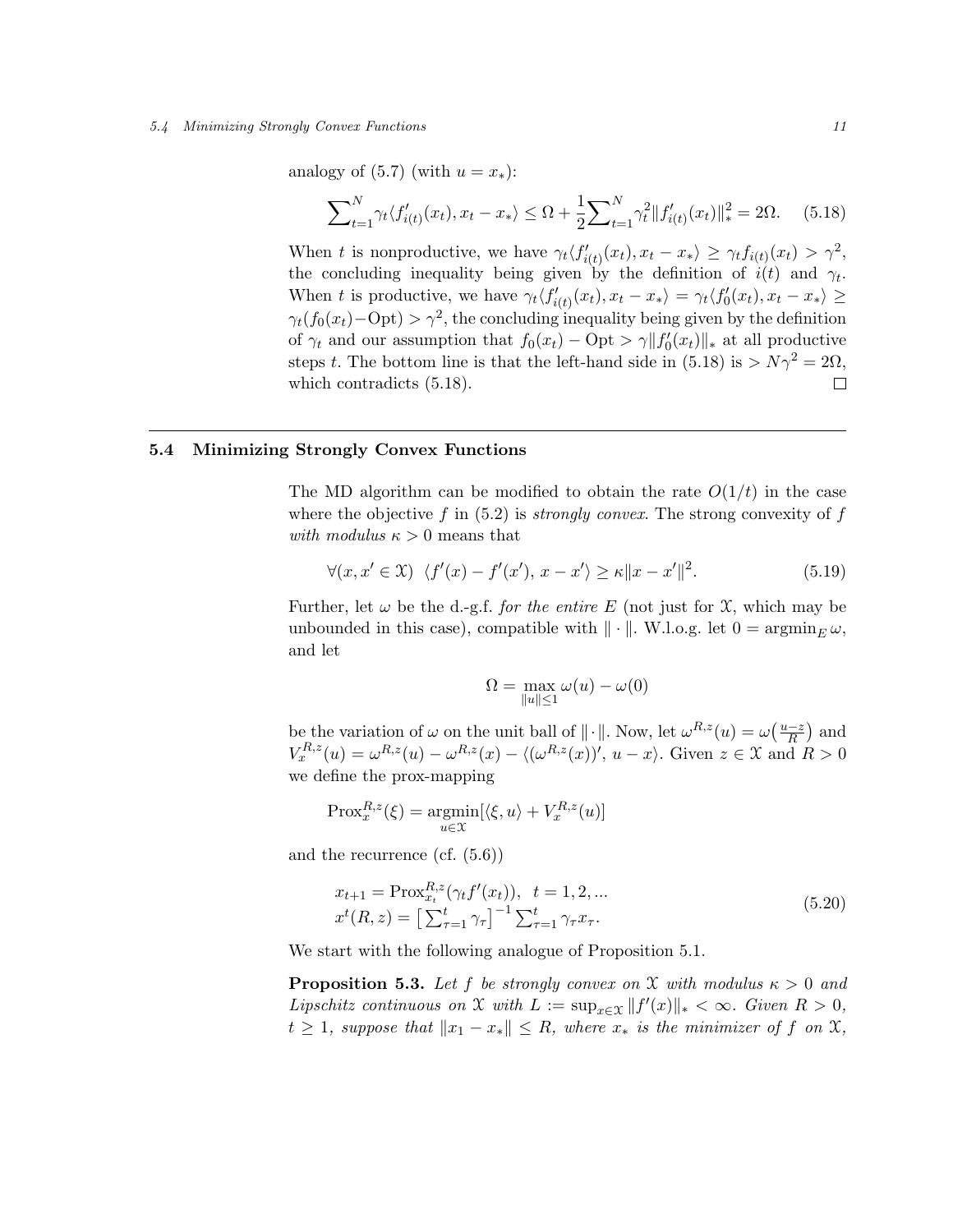and let the stepsizes  $\gamma_{\tau}$  satisfy

$$
\gamma_{\tau} = \frac{\sqrt{2\Omega}}{RL\sqrt{t}}, \ 1 \le \tau \le t. \tag{5.21}
$$

Then, after t iterations (5.20) one has

$$
f(x^{t}(R,x_{1})) - \text{Opt} \leq \frac{1}{t} \sum_{\tau=1}^{t} \langle f'(x_{\tau}), x_{\tau} - x_{*} \rangle \leq \frac{LR\sqrt{2\Omega}}{\sqrt{t}}, \quad (5.22)
$$

$$
||x^t(R, x_1) - x_*||^2 \le \frac{1}{t\kappa} \sum_{\tau=1}^t \langle f'(x_\tau), x_\tau - x_* \rangle \le \frac{LR\sqrt{2\Omega}}{\kappa\sqrt{t}}.
$$
 (5.23)

*Proof.* Observe that the modulus of strong convexity of the function  $\omega^{R,x_1}(\cdot)$ w.r.t. the norm  $\|\cdot\|_R = \|\cdot\|/R$  is 1, and the conjugate of the latter norm is  $R\|\cdot\|_*$ . Following the steps of the proof of Proposition 5.1, with  $\|\cdot\|_R$  and  $\omega^{R,x_1}(\cdot)$  in the roles of  $\|\cdot\|$ , respectively, we come to the analogue of (5.7) as follows:

$$
\forall u \in \mathcal{X} : \sum_{\tau=1}^{t} \gamma_{\tau} \langle f'(x_{\tau}), x_{\tau} - u \rangle \leq V_{x_1}^{R, x_1}(u) + \frac{R^2 L^2}{2} \sum_{\tau=1}^{t} \gamma_{\tau}^2 \leq \Omega + \frac{R^2 L^2}{2} \sum_{\tau=1}^{t} \gamma_{\tau}^2.
$$

Setting  $u = x_*$  (so that  $V^{R,x_1}(x_*) \leq \Omega$  due to  $||x_1 - x_*|| \leq R$ ), and substituting the value (5.21) of  $\gamma_{\tau}$ , we come to (5.22). Further, from the strong convexity of f it follows that  $\langle f'(x_\tau), x_\tau - x_* \rangle \ge \kappa ||x_\tau - x_*||^2$ , which combines with the definition of  $x^t(R, x_1)$  to imply the first inequality in (5.23) (recall that  $\gamma_{\tau}$  is independent of  $\tau$ , so that  $x^t(R, x_1) = \frac{1}{t} \sum_{\tau=1}^t x_{\tau}$ ). The second inequality in (5.23) follows from (5.22).  $\Box$ 

Proposition 5.21 states that the smaller  $R$  is (i.e., the closer the initial guess  $x_1$  is to  $x_*$ ), the better the accuracy of the approximate solution  $x^t(R, x_1)$  will be in terms of f and in terms of the distance to  $x_*$ . When the upper bound on this distance, as given by (5.22), becomes small, we can restart the MD using  $x^t(\cdot)$  as the improved initial point, compute a new approximate solution, and so on. The algorithm below is a simple implementation of this idea.

Suppose that  $x_1 \in \mathfrak{X}$  and  $R_0 \geq ||x_* - x_1||$  are given. The algorithm is as follows:

1. Initialization: Set  $y_0 = x_1$ .

2. Stage  $k = 1, 2, ...$ : Set  $N_k = \text{Ceil}(2^{k+2} \frac{L^2 \Omega}{\kappa^2 R_0^2})$ , where Ceil(t) is the smallest integer  $\geq t$ , and compute  $y_k = x^{N_k}(R_{k-1}, y_{k-1})$  according to (5.20), with  $\gamma_t = \gamma^k \vcentcolon= \frac{\sqrt{2\Omega}}{LR}$  $\frac{\sqrt{2\Omega}}{LR_{k-1}\sqrt{N_k}}$ ,  $1 \le t \le N_k$ . Set  $R_k^2 = 2^{-k}R_0^2$  and pass to stage  $k+1$ .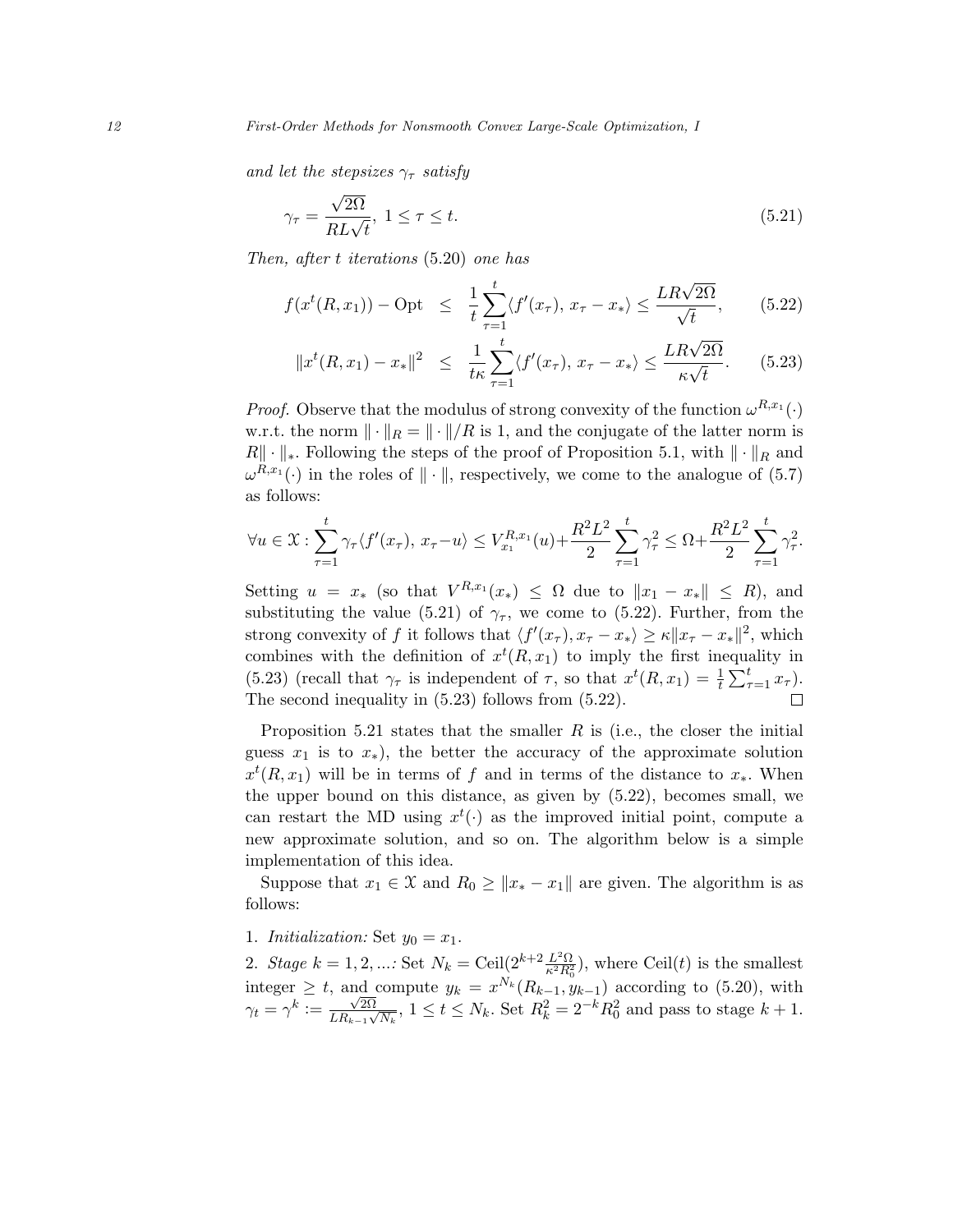#### 5.4 Minimizing Strongly Convex Functions 13

For the search points  $x_1, ..., x_{N_k}$  of the kth stage of the method, we define

$$
\delta_k = \frac{1}{N_k} \sum_{\tau=1}^{N_k} \langle f'(x_\tau), x_\tau - x_* \rangle.
$$

Let  $k_*$  be the smallest integer such that  $k \geq 1$  and  $2^{k+2} \frac{L^2 \Omega}{\kappa^2 R_0^2} > k$ , and let  $M_k = \sum_{j=1}^k N_j, k = 1, 2, \dots, M_k$  is the total number of prox-steps carried out at the first  $k$  stages.

**Proposition 5.4.** Setting  $y_0 = x_1$ , the points  $y_k$ ,  $k = 0, 1, ...,$  generated by the above algorithm satisfy the following relations:

$$
||y_k - x_*||^2 \le R_k^2 = 2^{-k} R_0^2,
$$
\n
$$
(I_k)
$$

 $k = 0, 1, ...,$ 

$$
f(y_k) - \text{Opt} \le \delta_k \le \kappa R_k^2 = \kappa 2^{-k} R_0^2, \tag{J_k}
$$

 $k = 1, 2, \dots$  As a result,

(i) When  $1 \leq k \leq k_*$ , one has  $M_k \leq 5k$  and

$$
f(y_k) - \text{Opt} \le \kappa 2^{-k} R_0^2; \tag{5.24}
$$

(ii) When  $k \geq k_*$ , one has

$$
f(y_k) - \text{Opt} \le \frac{16L^2\Omega}{\kappa M_k}.\tag{5.25}
$$

The proposition says that when the approximate solution  $y_k$  is far from  $x<sub>*</sub>$ , the method converges linearly; when approaching  $x<sub>*</sub>$ , it slows down and switches to the rate  $O(1/t)$ .

*Proof.* We prove  $(I_k)$ ,  $(J_k)$  by induction in k.  $(I_0)$  is valid due to  $y_0 = x_1$ and the origin of  $R_0$ . Assume that for some  $m \geq 1$  relations  $(I_k)$  and  $(J_k)$ are valid for  $1 \leq k \leq m-1$ , and prove that then  $(I_m)$ ,  $(J_m)$  are valid as well. Applying Proposition 5.3 with  $R = R_{m-1}$ ,  $x_1 = y_{m-1}$  (so that  $||x_* - x_1|| \leq R$ by  $(I_{m-1})$  and  $t = N_m$ , we get

(a): 
$$
f(y_m) - \text{Opt} \le \delta_m \le \frac{LR_{m-1}\sqrt{2\Omega}}{\sqrt{N_m}}
$$
, (b):  $||y_m - x_*||^2 \le LR_{m-1}\frac{\sqrt{2\Omega}}{\kappa \sqrt{N_m}}$ .

Since  $R_{m-1}^2 = 2^{1-m} R_0^2$  by  $(I_{m-1})$  and  $N_m \ge 2^{m+2} \frac{L^2 \Omega}{\kappa^2 R_0^2}$ , (b) implies  $(I_m)$  and (a) implies  $(J_m)$ . Induction is completed.

Now prove that  $M_k \leq 5k$  for  $1 \leq k \leq k_*$ . For such a k and for  $1 \leq j \leq k$  we have  $N_j = 1$  when  $2^{j+2} \frac{L^2 \Omega}{\kappa^2 R_0^2} < 1$ ; let it be so for  $j < j_*$ ; and  $N_j \leq 2^{j+3} \frac{L^2 \Omega}{\kappa^2 R_0^2}$  for  $j_* \leq j \leq k$ . It follows that when  $j_* > k$ , we have  $M_k = k$ . When  $j_* \leq k$ ,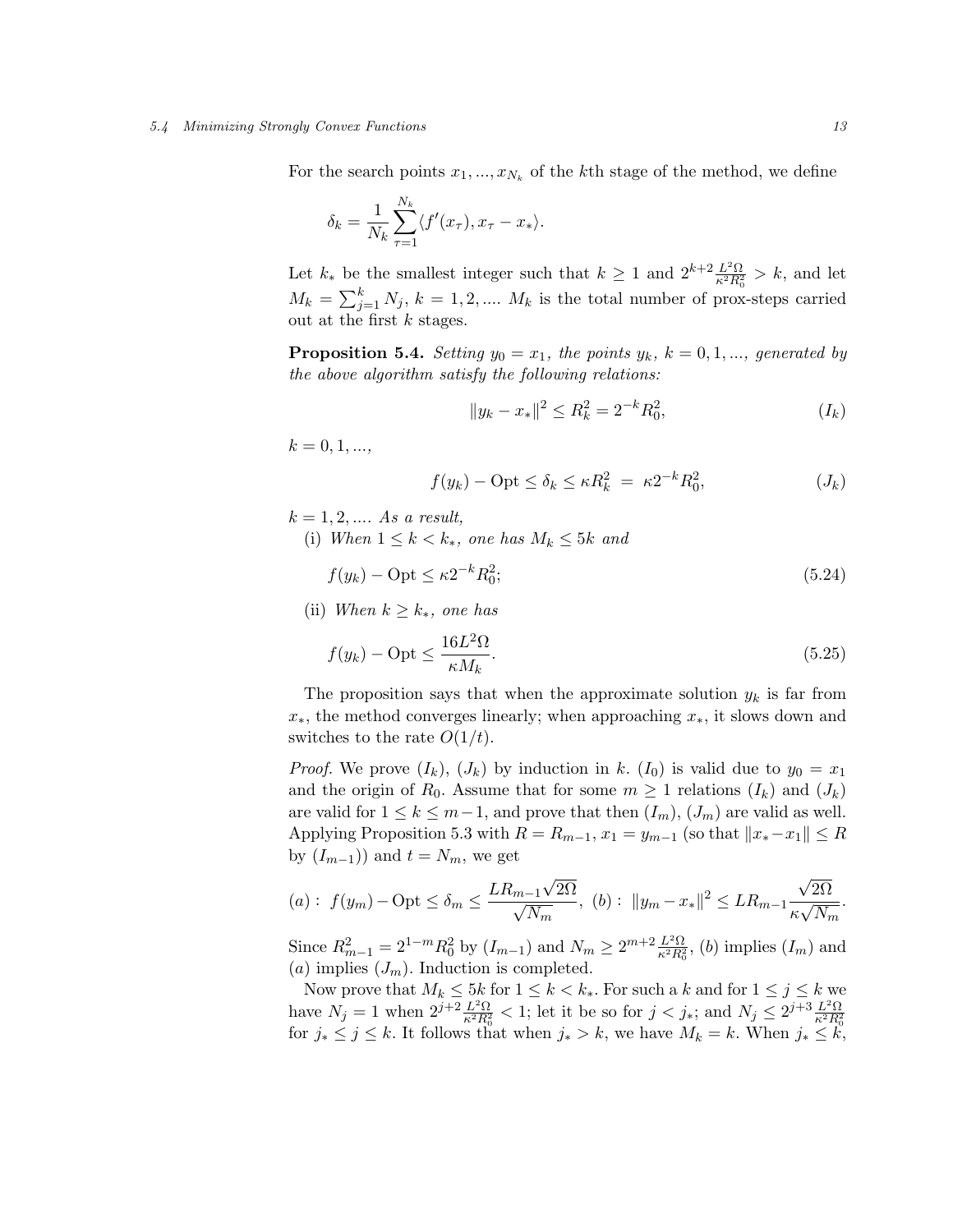we have  $M := \sum_{j=j_*}^{k} N_j \leq 2^{k+4} \frac{L^2 \Omega}{\kappa^2 R_0^2} \leq 4k$  (the concluding inequality is due to  $k < k_*$ ), whence  $M_k = j_* - 1 + M \leq 5k$ , as claimed. Invoking  $(J_k)$ , we arrive at (i).

To prove (ii), let  $k \geq k_*$ , whence  $N_k \geq k+1$ . We have

$$
2^{k+3}\frac{L^2\Omega}{\kappa^2 R_0^2} > \sum_{j=1}^k 2^{j+2}\frac{L^2\Omega}{\kappa^2 R_0^2} \ge \sum_{j=1}^k (N_j - 1) = M_k - k \ge M_k/2,
$$

where the concluding  $\geq$  stems from the fact that  $N_k \geq k+1$ , and therefore  $M_k \geq \sum_{j=1}^{k-1} N_j + N_k \geq (k-1) + (k+1) = 2k$ . Thus  $M_k \leq 2^{k+4} \frac{L^2 \Omega}{\kappa^2 R_0^2}$ , that is,  $2^{-k} \leq \frac{16L^2\Omega}{M \cdot \kappa^2 B}$  $\frac{16L^2\Omega}{M_k\kappa^2R_0^2}$ , and the right-hand side of  $(J_k)$  is  $\leq \frac{16L^2\Omega}{M_k\kappa}$  $\frac{6L^2\Omega}{M_k\kappa}$ .

# 5.5 Mirror Descent Stochastic Approximation

The MD algorithm can be extended to the case when the objective  $f$  in  $(5.2)$ is given by the stochastic oracle—a routine which at tth call, the query point being  $x_t \in \mathfrak{X}$ , returns a vector  $G(x_t, \xi_t)$ , where  $\xi_1, \xi_2, \dots$  are independent, identically distributed oracle noises. We assume that for all  $x \in \mathcal{X}$  it holds that

$$
\mathbf{E}\left\{||G(x,\xi)||_*^2\right\} \le L^2 < \infty \& ||g(x) - f'(x)||_* \le \mu, \ g(x) = \mathbf{E}\{G(x,\xi)\}.\tag{5.26}
$$

In (5.6), replacing the subgradients  $f'(x_t)$  with their stochastic estimates  $G(x_t, \xi_t)$ , we arrive at robust mirror descent stochastic approximation (RMDSA). The convergence properties of this procedure are presented in the following counterpart of Proposition 5.1:

**Proposition 5.5.** Let X be bounded. Given an integer  $N \geq 1$ , consider N-step RMDSA with the stepsizes

$$
\gamma_t = \sqrt{2\Omega}/[L\sqrt{N}], \ 1 \le t \le N. \tag{5.27}
$$

Then

$$
\mathbf{E}\left\{f(x^N) - \text{Opt}\right\} \le \sqrt{2\Omega}L/\sqrt{N} + 2\sqrt{2\Omega}\mu. \tag{5.28}
$$

Proof. Let  $\xi^t = [\xi_1; ...; \xi_t]$ , so that  $x_t$  is a deterministic function of  $\xi^{t-1}$ . Exactly the same reasoning as in the proof of Proposition 5.1 results in the following analogy of (5.7):

$$
\sum_{\tau=1}^{N} \gamma_{\tau} \langle G(x_{\tau}, \xi_{\tau}), x_{\tau} - x_{*} \rangle \leq \Omega + \frac{1}{2} \sum_{\tau=1}^{N} \gamma_{\tau}^{2} \| G(x_{\tau}, \xi_{\tau}) \|_{*}^{2}.
$$
 (5.29)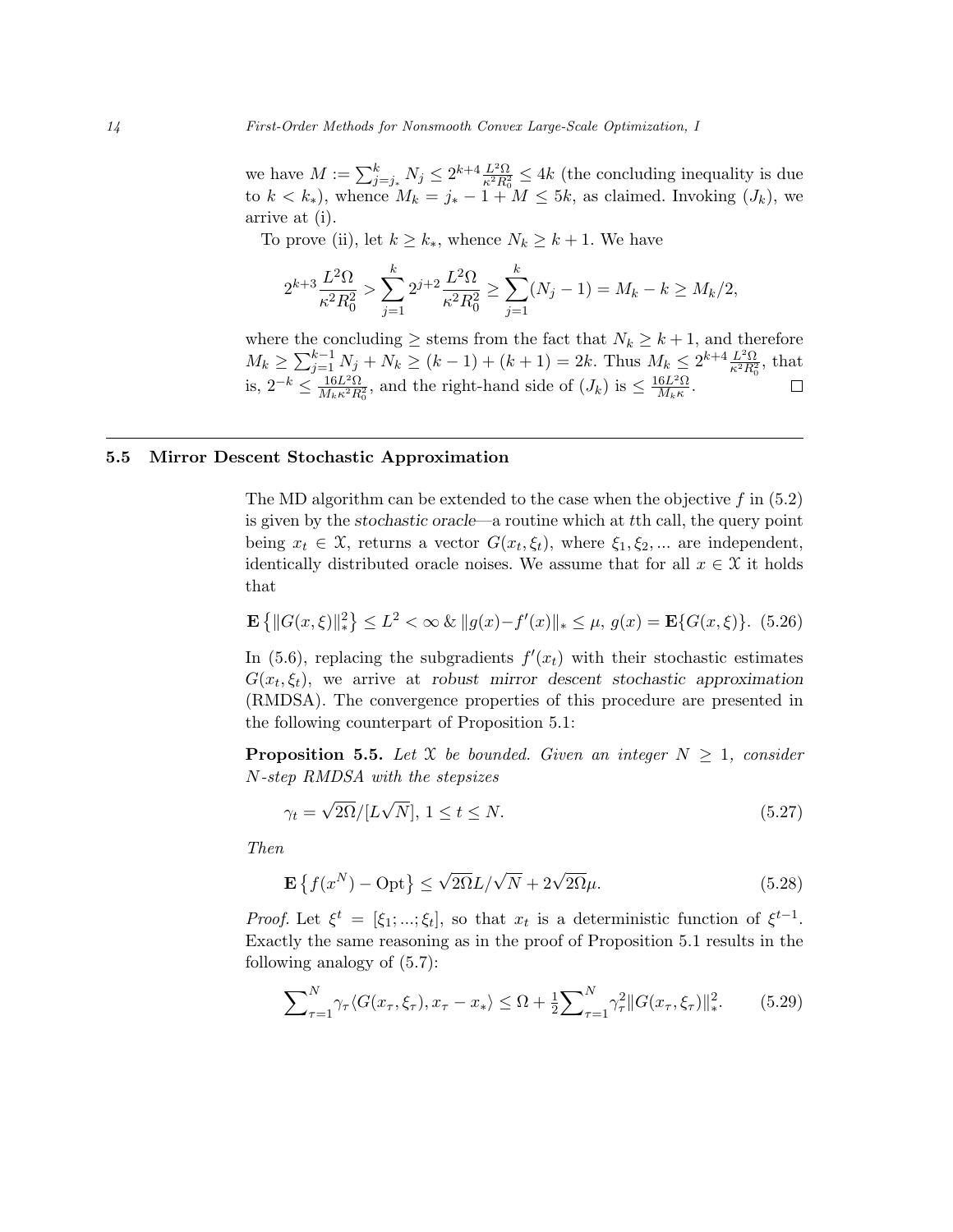#### 5.6 Mirror Descent for Convex-Concave Saddle-Point Problems 15

Observe that  $x_{\tau}$  is a deterministic function of  $\xi^{t-1}$ , so that

$$
\mathbf{E}_{\xi_{\tau}}\left\{ \langle G(x_{\tau},\xi_{\tau}),x_{\tau}-x_*\rangle \right\} = \langle g(x_{\tau}),x_{\tau}-x_*\rangle \geq \langle f'(x_{\tau}),x_{\tau}-x_*\rangle - \mu D,
$$

where  $D = \max_{x,x' \in \mathcal{X}} \|x - x'\|$  is the  $\|\cdot\|$ -diameter of X. Now, taking expectations of both sides of (5.29), we get

$$
\mathbf{E}\left\{\sum_{\tau=1}^N \gamma_\tau \langle f'(x_\tau), x_\tau - x_*\rangle\right\} \leq \Omega + \frac{L^2}{2} \sum_{\tau=1}^N \gamma_\tau^2 + \mu D \sum_{\tau=1}^N \gamma_\tau.
$$

In the same way as in the proof of Proposition 5.1 we conclude that the left-hand side in this inequality is  $\geq \left[\sum_{\tau=1}^{N} \gamma_{\tau}\right] \mathbf{E} \{f(x^N) - \text{Opt}\},$  so that

$$
\mathbf{E}\{f(x^N) - \text{Opt}\} \le \frac{\Omega + \frac{L^2}{2}\sum_{\tau=1}^N \gamma_\tau^2}{\sum_{\tau=1}^N \gamma_\tau} + \mu D. \tag{5.30}
$$

Observe that when  $x \in \mathfrak{X}$ , we have  $\omega(x) - \omega(x_1) - \langle \omega'(x_1), x - x_1 \rangle \geq \frac{1}{2} ||x - x_1||^2$ by the strong convexity of  $\omega$ , and  $\omega(x) - \omega(x_1) - \langle \omega'(x_1), x - x_1 \rangle \leq \omega(x) - \frac{1}{2} \omega(x)$  $\omega(x_1) \leq \Omega \text{ (since } x_1 = \text{argmin}_{\mathcal{X}} \omega, \text{ and thus } \langle \omega'(x_1), x - x_1 \rangle \geq 0. \text{ Thus,}$  $\|x - x_1\| \leq \sqrt{2\Omega}$  for every  $x \in \mathcal{X}$ , whence  $D := \max_{x,x' \in \mathcal{X}} \|x - x'\| \leq 2\sqrt{2\Omega}$ . This relation combines with (5.30) and (5.27) to imply (5.28).  $\Box$ 

# 5.6 Mirror Descent for Convex-Concave Saddle-Point Problems

Now we shall demonstrate that the MD scheme can be naturally extended from problems of convex minimization to the convex-concave saddle-point problems.

## 5.6.1 Preliminaries

Convex-concave Saddle-Point Problem. A convex-concave saddle-point (c.-c.s.p.) problem reads

$$
SadVal = \inf_{x \in \mathcal{X}} \sup_{y \in \mathcal{Y}} \phi(x, y),
$$
\n(5.31)

where  $\mathfrak{X} \subset E_x$ ,  $\mathfrak{Y} \subset E_y$  are nonempty closed convex sets in the respective Euclidean spaces  $E_x$  and  $E_y$ . The cost function  $\phi(x, y)$  is continuous on  $\mathcal{Z} = \mathcal{X} \times \mathcal{Y} \in E = E_x \times E_y$  and convex in the variable  $x \in \mathcal{X}$  and concave in the variable  $y \in \mathcal{Y}$ ; the quantity SadVal is called the saddle-point value of  $\phi$ on Z. By definition, (precise) solutions to (5.31) are saddle points of  $\phi$  on  $\mathcal{Z}$ , that is, points  $(x_*, y_*) \in \mathcal{Z}$  such that  $\phi(x, y_*) \geq \phi(x_*, y_*) \geq \phi(x_*, y)$  for all  $(x, y) \in \mathcal{Z}$ . The data of problem (5.31) give rise to a primal-dual pair of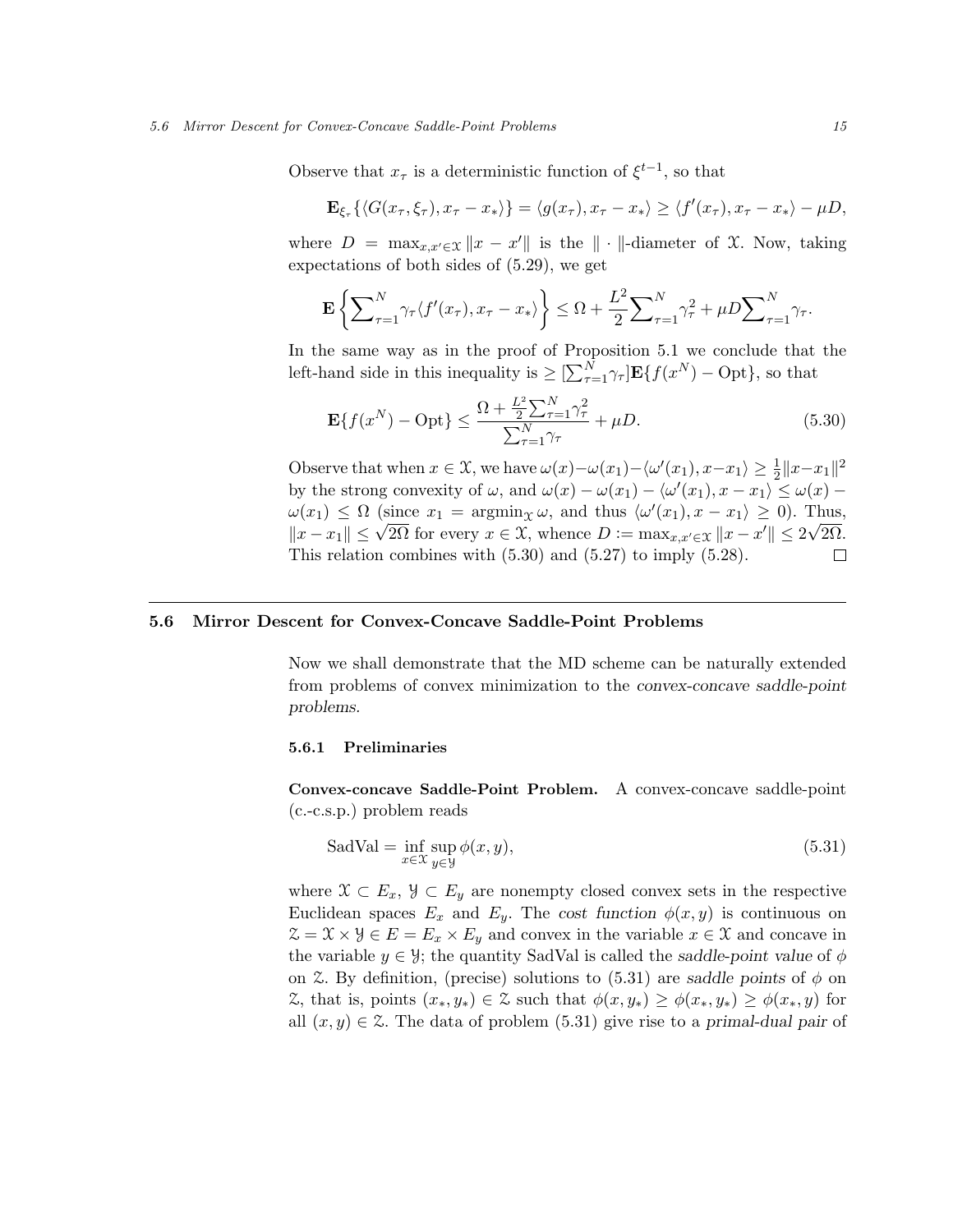convex optimization problems

$$
\text{Opt}(P) = \min_{x \in \mathcal{X}} \overline{\phi}(x), \quad \overline{\phi}(x) = \sup_{y \in \mathcal{Y}} \phi(x, y) \quad (P)
$$
\n
$$
\text{Opt}(D) = \max_{y \in \mathcal{Y}} \underline{\phi}(y), \quad \underline{\phi}(y) = \inf_{x \in \mathcal{X}} \phi(x, y). \quad (D)
$$

 $\phi$  possesses saddle-points on  $\mathcal Z$  if and only if problems  $(P)$  and  $(D)$  are solvable with equal optimal values. Whenever saddle-points exist, they are exactly the pairs  $(x_*, y_*)$  comprising optimal solutions  $x_*, y_*$  to the respective problems  $(P)$  and  $(D)$ , and for every such pair  $(x_*, y_*)$  we have

$$
\phi(x_*, y_*) = \overline{\phi}(x_*) = \text{Opt}(P) = \text{SadVal} := \inf_{x \in \mathcal{X}} \sup_{y \in \mathcal{Y}} \phi(x, y)
$$

$$
= \sup_{y \in \mathcal{Y}} \inf_{x \in \mathcal{X}} \phi(x, y) = \text{Opt}(D) = \underline{\phi}(y_*).
$$

From now on, we assume that  $(5.31)$  is solvable.

**Remark 5.1.** With our basic assumptions on  $\phi$  (continuity and convexityconcavity on  $\mathfrak{X} \times \mathfrak{Y}$  and on  $\mathfrak{X}, \mathfrak{Y}$  (nonemptiness, convexity and closedness),  $(5.31)$  definitely is solvable either if X and Y are bounded, or if both X and all level sets  $\{y \in \mathcal{Y} : \phi(y) \geq a\}, a \in \mathbb{R}, of \phi \text{ are bounded; these are the only }$ situations we are about to consider in this chapter and in Chapter 6.

Saddle-Point Accuracy Measure. A natural way to quantify the accuracy of a candidate solution  $z = (x, y) \in \mathcal{Z}$  to the c.-c.s.p. problem (5.31) is given by the gap

$$
\epsilon_{\text{sad}}(z) = \sup_{\eta \in \mathcal{Y}} \phi(x, \eta) - \inf_{\xi \in \mathcal{X}} \phi(\xi, y) = \overline{\phi}(x) - \underline{\phi}(y)
$$
  
=  $[\overline{\phi}(x) - \text{Opt}(P)] + [\text{Opt}(D) - \underline{\phi}(y)]$  (5.32)

where the concluding equality is given by the fact that, by our standing assumption,  $\phi$  has a saddle point and thus  $Opt(P) = Opt(D)$ . We see that  $\epsilon_{\text{sad}}(x, y)$  is the sum of nonoptimalities, in terms of the respective objectives: of x as an approximate solution to  $(P)$  and of y as an approximate solution to  $(D)$ .

Monotone Operator Associated with (5.31). Let  $\partial_x \phi(x, y)$  be the set of all subgradients w.r.t. X of (the convex function)  $\phi(\cdot, y)$ , taken at a point  $x \in \mathfrak{X}$ , and let  $\partial_y[-\phi(x, y)]$  be the set of all subgradients w.r.t.  $\mathcal{Y}$  (of the convex function)  $-\phi(x, \cdot)$ , taken at a point  $y \in \mathcal{Y}$ . We can associate with  $\phi$ the point-to-set operator

$$
\Phi(x,y) = \{\Phi_x(x,y) = \partial_x \phi(x,y)\} \times \{\Phi_y(x,y) = \partial_y[-\phi(x,y)]\}.
$$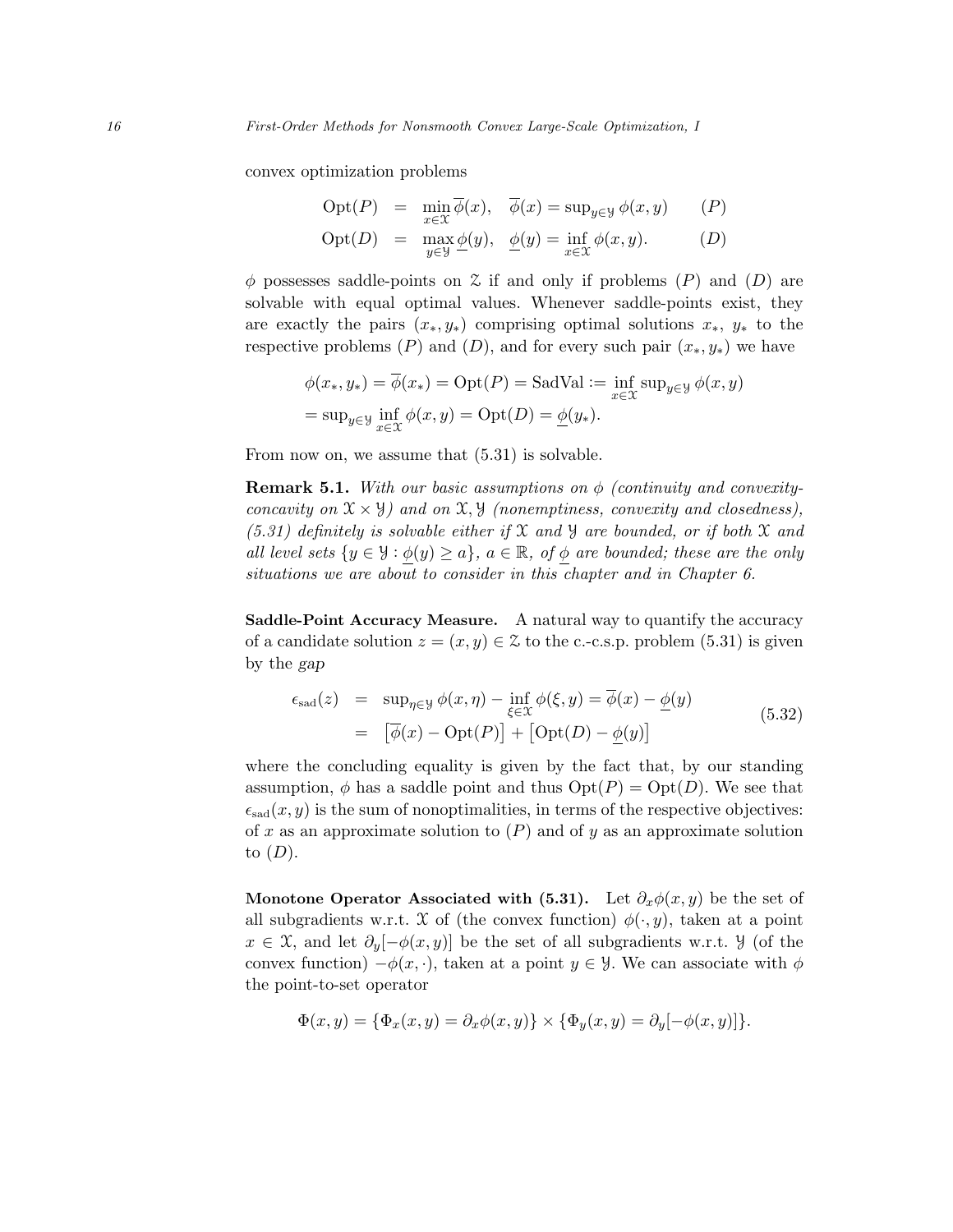The domain Dom  $\Phi := \{(x, y) : \Phi(x, y) \neq \emptyset\}$  of this operator comprises all pairs  $(x, y) \in \mathcal{Z}$  for which the corresponding subdifferentials are nonempty; it definitely contains the relative interior rint  $\mathcal{Z} = \text{rint } \mathcal{X} \times \text{rint } \mathcal{Y}$  of  $\mathcal{Z}$ , and the values of  $\Phi$  in its domain are direct products of nonempty closed convex sets in  $E_x$  and  $E_y$ . It is well known (and easily seen) that  $\Phi$  is monotone:

$$
\forall (z, z' \in \text{Dom } \Phi, F \in \Phi(z), F' \in \Phi(z')) : \langle F - F', z - z' \rangle \ge 0,
$$

and the saddle points of  $\phi$  are exactly the points  $z_*$  such that  $0 \in \Phi(z_*)$ . An equivalent characterization of saddle points, more convenient in our context, is as follows:  $z_*$  is a saddle point of  $\phi$  if and only if for some (and then for every) selection  $F(\cdot)$  of  $\Phi$  (i.e., a vector field  $F(z)$ : rint  $\mathcal{Z} \to E$  such that  $F(z) \in \Phi(z)$  for every  $z \in \text{rint } \mathcal{Z}$  one has

$$
\langle F(z), z - z_* \rangle \ge 0 \,\forall z \in \text{rint } \mathcal{Z}.
$$
\n
$$
(5.33)
$$

# 5.6.2 Saddle-Point Mirror Descent

Here we assume that  $\mathcal Z$  is bounded and  $\phi$  is Lipschitz continuous on  $\mathcal Z$ (whence, in particular, the domain of the associated monotone operator  $\Phi$ is the entire  $\mathfrak{Z}$ ).

The setup of the MP algorithm involves a norm  $\|\cdot\|$  on the embedding space  $E = E_x \times E_y$  of Z and a d.-g.f.  $\omega(\cdot)$  for Z compatible with this norm. For  $z \in \mathbb{Z}^o$ ,  $u \in \mathbb{Z}$  let (cf. (5.4))

$$
V_z(u) = \omega(u) - \omega(z) - \langle \omega'(z), u - z \rangle,
$$

and let  $z_c = \operatorname{argmin}_{u \in \mathcal{Z}} \omega(u)$ . We assume that given  $z \in \mathcal{Z}^o$  and  $\xi \in E$ , it is easy to compute the prox-mapping

$$
\text{Prox}_{z}(\xi) = \underset{u \in \mathcal{Z}}{\text{argmin}} \left[ \langle \xi, u \rangle + V_{z}(u) \right] \left( = \underset{u \in \mathcal{Z}}{\text{argmin}} \left[ \langle \xi - \omega'(z), u \rangle + \omega(u) \right] \right).
$$

We denote, by  $\Omega = \max_{u \in \mathcal{Z}} V_{z_c}(u) \leq \max_{\mathcal{Z}} \omega(\cdot) - \min_{\mathcal{Z}} \omega(\cdot)$ , the  $\omega(\cdot)$ -diameter of  $\mathcal Z$  (cf. Section 5.2.2).

Let a first-order oracle for  $\phi$  be available, so that for every  $z = (x, y) \in$ Z we can compute a vector  $F(z) \in \Phi(z = (x, y)) := {\partial_x \phi(x, y)} \times$  ${\partial_y[-\phi(x,y)]}.$  The saddle-point MD algorithm is given by the recurrence

(a): 
$$
z_1 = z_c
$$
,  
\n(b):  $z_{\tau+1} = \text{Prox}_{z_{\tau}}(\gamma_{\tau} F(z_{\tau})),$   
\n(c):  $z^{\tau} = [\sum_{s=1}^{\tau} \gamma_s]^{-1} \sum_{s=1}^{\tau} \gamma_s w_s,$  (5.34)

where  $\gamma_{\tau} > 0$  are the stepsizes. Note that  $z_{\tau}, \omega_{\tau} \in \mathcal{Z}^o$ , whence  $z^t \in \mathcal{Z}$ .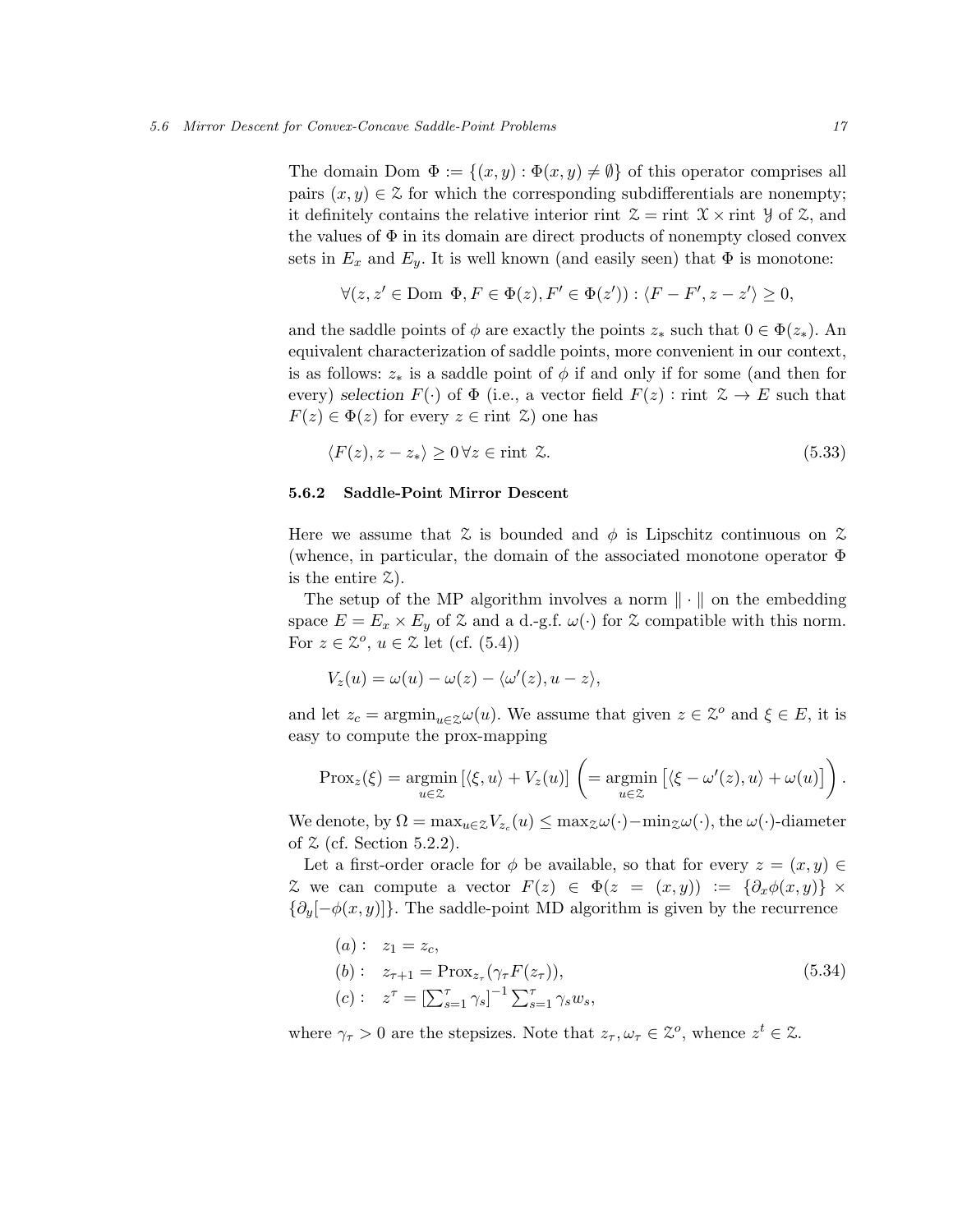The convergence properties of the algorithm are given by the following.

**Proposition 5.6.** Suppose that  $F(\cdot)$  is bounded on  $\mathcal{Z}$ , and  $L$  is such that  $||F(z)||_* \leq L$  for all  $z \in \mathcal{Z}$ .

(i) For every  $t \geq 1$  it holds that

$$
\epsilon_{\rm sad}(z^t) \le \left[\sum_{\tau=1}^t \gamma_\tau\right]^{-1} \left[\Omega + \frac{L^2}{2} \sum_{\tau=1}^t \gamma_\tau^2\right].\tag{5.35}
$$

(ii) As a consequence, the N-step MD algorithm with constant stepsizes (ii) As a consequence, the *N*-step<br>  $\gamma_{\tau} = \gamma / L \sqrt{N}, \tau = 1, ..., N$  satisfies

$$
\epsilon_{\rm sad}(z^N) \le \frac{L}{\sqrt{N}} \left[ \frac{\Omega}{\gamma} + \frac{L\gamma}{2} \right].
$$

In particular, the N-step MD algorithm with constant stepsizes  $\gamma_{\tau}$  =  $L^{-1}\sqrt{\frac{2\Omega}{N}}$  $\frac{2\Omega}{N},~\tau=1,...,N~satisfies$ 

$$
\epsilon_{\rm sad}(z^N) \leq L \sqrt{\frac{2\Omega}{N}}.
$$

*Proof.* By the definition  $z_{\tau+1} = \text{Prox}_{z_{\tau}}(\gamma_{\tau} F(z_{\tau}))$  we get

$$
\forall u \in \mathcal{Z}, \ \gamma_\tau \langle F(z_\tau), z_\tau - u \rangle \le V_{z_\tau}(u) - V_{z_{\tau+1}}(u) + \gamma_\tau^2 \|F(z_\tau)\|_*^2/2.
$$

(It suffices to repeat the derivation of (5.13) in the proof of Proposition 5.1 with  $f'(x_{\tau}), x_{\tau}$ , and  $x_{\tau+1}$  substituted, respectively, with  $F(z_{\tau}), z_{\tau}$ , and  $z_{\tau+1}$ .) When summing for  $i = 1, ..., t$  we get, for all  $u \in \mathcal{Z}$ :

$$
\sum_{\tau=1}^t \gamma_\tau \langle F(z_\tau), z_\tau - u \rangle \le V_{z_1}(u) + \sum_{\tau=1}^t \gamma_\tau^2 \|F(z_\tau)\|_{*}^2 / 2 \le \Omega + \frac{L^2}{2} \sum_{\tau=1}^t \gamma_k^2 5.36
$$

Let  $z_{\tau} = (x_{\tau}, y_{\tau}), z^{t} = (x^{t}, y^{t}), \text{ and } \lambda_{\tau} = \left[\sum_{s=1}^{t} \gamma_{s}\right]^{-1}$ P  $t$   $z_{\tau} = (x_{\tau}, y_{\tau}), z^{t} = (x^{t}, y^{t}),$  and  $\lambda_{\tau} = \left[\sum_{s=1}^{t} \gamma_{s}\right]^{-1} \gamma_{\tau}$ . Note that  $t$ <sub>s=1</sub>  $\lambda_{s} = 1$ , and for

$$
\sum_{\tau=1}^t \lambda_\tau \langle F(z_\tau), z_\tau - u \rangle = \sum_{\tau=1}^t \lambda_\tau \left[ \langle \nabla_x \phi(x_\tau, y_\tau), x_\tau - x \rangle + \langle \nabla_y \phi(x_\tau, y_\tau), y - y_\tau \rangle \right]
$$

we have

$$
\sum_{\tau=1}^{t} \lambda_{\tau} \left[ \langle \nabla_x \phi(x_{\tau}, y_{\tau}), x_{\tau} - x \rangle + \langle \nabla_y \phi(x_{\tau}, y_{\tau}), y - y_{\tau} \rangle \right] \n\geq \sum_{\tau=1}^{t} \lambda_{\tau} \left[ \left[ \phi(x_{\tau}, y_{\tau}) - \phi(x, y_{\tau}) \right] + \left[ \phi(x_{\tau}, y) - \phi(x_{\tau}, y_{\tau}) \right] \right] \qquad (a) \n= \sum_{\tau=1}^{t} \lambda_{\tau} [\phi(x_{\tau}, y) - \phi(x, y_{\tau})] \n\geq \phi(\sum_{\tau=1}^{t} \lambda_{\tau} x_{\tau}, y) - \phi(x, \sum_{\tau=1}^{t} \lambda_{\tau} y_{\tau}) = \phi(x^{t}, y) - \phi(x, y^{t}) \qquad (b)
$$

(inequalities in (a) and (b) are due to the convexity-concavity of  $\phi$ ). Thus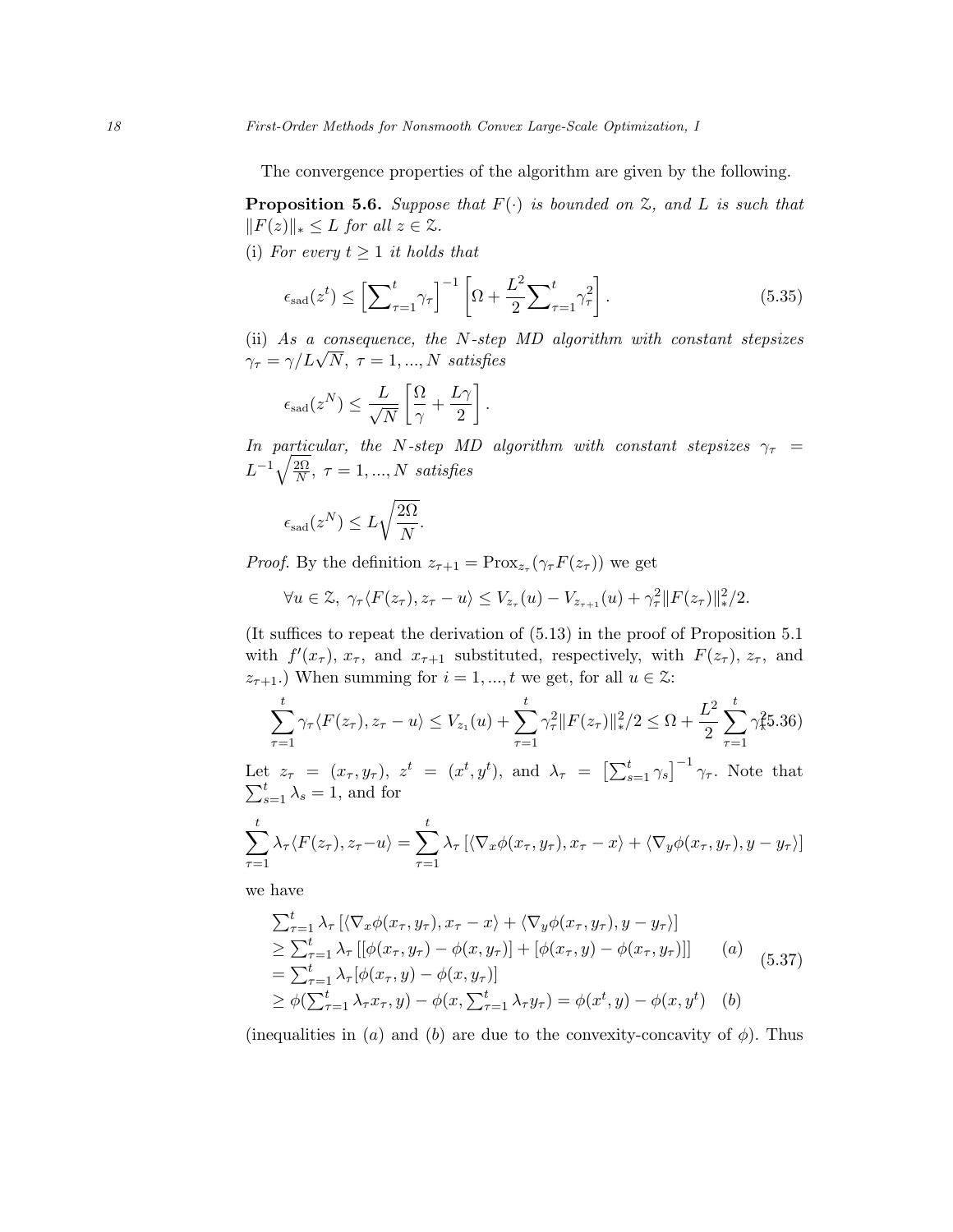#### 5.7 Setting up a Mirror Descent Method 19

(5.36) results in

$$
\phi(x^t, y) - \phi(x, y^t) \le \frac{\Omega + \frac{L^2}{2} \sum_{\tau=1}^t \gamma_\tau^2}{\sum_{\tau=1}^t \gamma_\tau} \quad \forall (x, y) \in \mathbb{Z}.
$$
  
Taking the supremum in  $(x, y) \in \mathbb{Z}$ , we arrive at (5.35).

5.7 Setting up a Mirror Descent Method

An advantage of the mirror descent scheme is that its degrees of freedom (the norm  $\|\cdot\|$  and the d.-g.f.  $\omega(\cdot)$ ) allow one to adjust the method, to some extent, to the geometry of the problem under consideration. This is the issue we are focusing on in this section. For the sake of definiteness, we restrict ourselves to the minimization problem  $(5.2)$ ; the saddle-point case  $(5.31)$  is completely similar, with  $\mathfrak X$  in the role of  $\mathfrak X$ .

# 5.7.1 Building blocks

The basic MD setups are as follows:

1. Euclidean setup:  $\|\cdot\| = \|\cdot\|_2$ ,  $\omega(x) = \frac{1}{2}x^Tx$ .

2.  $\ell_1$ -setup: For this setup,  $E = \mathbb{R}^n$ ,  $n > 1$ , and  $\|\cdot\| = \|\cdot\|_1$ . As for  $\omega(\cdot)$ , there could be several choices, depending on what  $\mathfrak X$  is:

(a) When X is unbounded, seemingly the only good choice is  $\omega(x) =$  $C \ln(n) ||x||^2_{p(n)}$  with  $p(n) = 1 + \frac{1}{2 \ln(n)}$ , where an absolute constant C is chosen in a way which ensures  $(5.3)$  (one can take  $C = e$ ).

(b) When X is bounded, assuming w.l.o.g. that  $\mathcal{X} \subset B^{n,1} := \{x \in \mathbb{R}^n :$  $||x||_1 \leq 1$ , one can set  $\omega(x) = C \ln(n) \sum_{i=1}^n |x_i|^{p(n)}$  with the same as above value of  $p(n)$  and  $C = 2e$ .

(c) When X is a part of the simplex  $S_n^+ = \{x \in \mathbb{R}_+^n : \sum_{i=1}^n x_i \leq 1\}$  (or the flat simplex  $S_n = \{x \in \mathbb{R}^n_+ : \sum_{i=1}^n x_i = 1\}$  intersecting int  $\mathbb{R}^n_+$ , a good choice of  $\omega(x)$  is the entropy

$$
\omega(x) = \text{Ent}(x) := \sum_{i=1}^{n} x_i \ln(x_i). \tag{5.38}
$$

3. Matrix setup: This is the matrix analogy of the  $\ell_1$ -setup. Here the embedding space E of X is the space  $S^{\nu}$  of block-diagonal symmetric matrices with fixed block-diagonal structure  $\nu = [\nu_1, ..., \nu_k]$  (k diagonal blocks of row sizes  $\nu_1, ..., \nu_k$ ). S<sup> $\nu$ </sup> is equipped with the Frobenius inner product  $\langle X, Y \rangle = \text{Tr}(XY)$  and the trace norm  $|X|_1 = ||\lambda(X)||_1$ , where  $\lambda(X)$  is the vector of eigenvalues (taken with their multiplicities in the

 $\Box$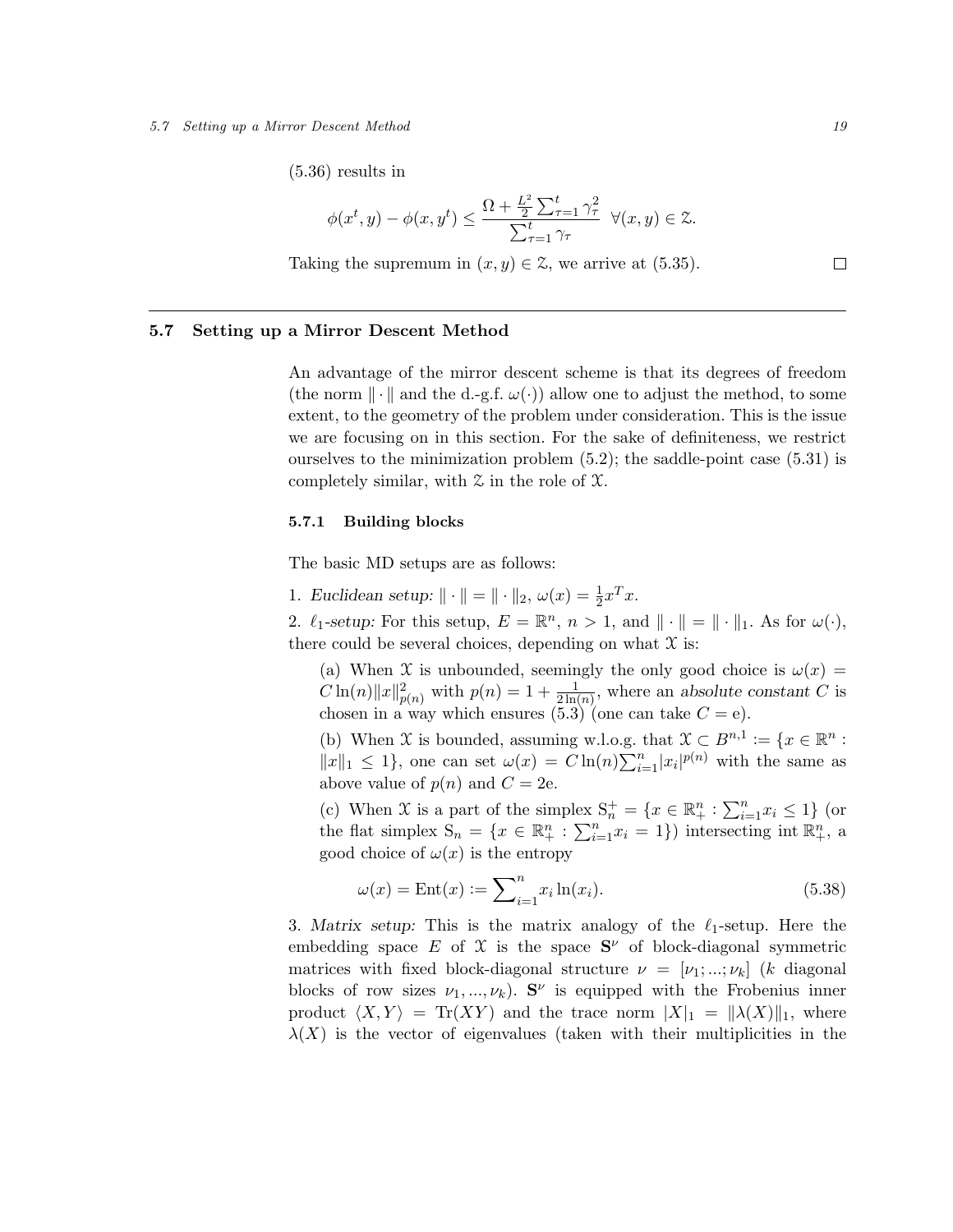nonascending order) of a symmetric matrix  $X$ . The d.-g.f.s are the matrix analogies of those for the  $\ell_1$ -setup. Specifically,

(a) When X is unbounded, we set  $\omega(X) = C \ln(|\nu|) ||\lambda(X)||_{p(|\nu|)}^2$ , where  $|\nu| = \sum_{\ell=1}^k \nu_\ell$  is the total row size of matrices from  $S^\nu$ , and C is an appropriate absolute constant which ensures (5.3) (one can take  $C = 2e$ .

(b) When X is bounded, assuming w.l.o.g. that  $\mathfrak{X} \subset B^{\nu,1} = \{X \in \mathbf{S}^{\nu} :$  $|X|_1 \leq 1$ , we can take  $\omega(X) = 4e \ln(|\nu|) \sum_{i=1}^{|\nu|} |\lambda_i(X)|^{p(|\nu|)}$ .

(c) When X is a part of the spectahedron  $\Sigma_{\nu}^{+} = \{X \in S^{\nu} : X \succeq$ 0, Tr(X)  $\leq$  1} (or the flat spectahedron  $\Sigma_{\nu} = \{X \in S^{\nu} : X \succeq$  $(0, \text{Tr}(X) = 1)$  intersecting the interior  $\{X \succ 0\}$  of the positive semidefinite cone  $S^{\nu}_{+} = \{X \in S^{\nu} : X \succeq 0\}$ , one can take  $\omega(X)$  as the matrix entropy:  $\omega(X) = 2\mathrm{Ent}(\lambda(X)) = 2\sum_{i=1}^{|\nu|} \lambda_i(X) \ln(\lambda_i(X)).$ 

Note that the  $\ell_1$ -setup can be viewed as a particular case of the matrix setup, corresponding to the case when the block-diagonal matrices in question are diagonal, and we identify a diagonal matrix with the vector of its diagonal entries.

With the outlined setups, the simplicity assumption holds, provided that  $\mathfrak X$  is simple enough. Specifically:

Within the Euclidean setup,  $Prox_{x}(\xi)$  is the metric projection of the vector  $x - \xi$  onto X (that is, the point of X which is the closest to  $x - \xi$  in  $\ell_2$ norm). Examples of sets  $\mathcal{X} \subset \mathbb{R}^n$  for which metric projection is easy include  $\|\cdot\|_p$ -balls and intersections of  $\|\cdot\|_p$ -balls centered at the origin with the nonnegative orthant  $\mathbb{R}^n_+$ .

- Within the  $\ell_1$ -setup, computing the prox-mapping is reasonably easy
- —in the case of 2a, when X is the entire  $\mathbb{R}^n$  or  $\mathbb{R}^n_+$ ,
- —in the case of 2b, when  $\mathfrak X$  is  $B^{n,1}$  or  $B^{n,1} \cap \mathbb{R}^n_+$ ,
- —in the case of 2c, when  $\mathfrak X$  is the entire  $S_n^+$  or  $S_n$ .

With the indicated sets  $\mathfrak{X}$ , in the cases of 2a and 2b computing the proxmapping requires solving auxiliary one- or two-dimensional convex problems, which can be done within machine accuracy by, e.g., the ellipsoid algorithm in  $O(n)$  operations (cf. Nemirovsky and Yudin, 1983, Chapter 2). In the case of 2c, the prox-mappings are given by the explicit formulas

$$
\mathcal{X} = \mathbf{S}_n^+ \Rightarrow \text{Prox}_x(\xi) = \begin{cases} [x_1 e^{\xi_1 - 1}; \dots; x_n e^{\xi_n - 1}], & \sum_i e^{\eta_i - 1} \le 1 \\ [\sum_i x_i e^{\xi_i}]^{-1} [x_1 e^{\eta_1}; \dots; x_n e^{\eta_n}], & \text{otherwise} \end{cases}
$$
  

$$
\mathcal{X} = \mathbf{S}_n \Rightarrow \text{Prox}_x(\xi) = [\sum_i x_i e^{\xi_i}]^{-1} [x_1 e^{\eta_1}; \dots; x_n e^{\eta_n}].
$$
 (5.39)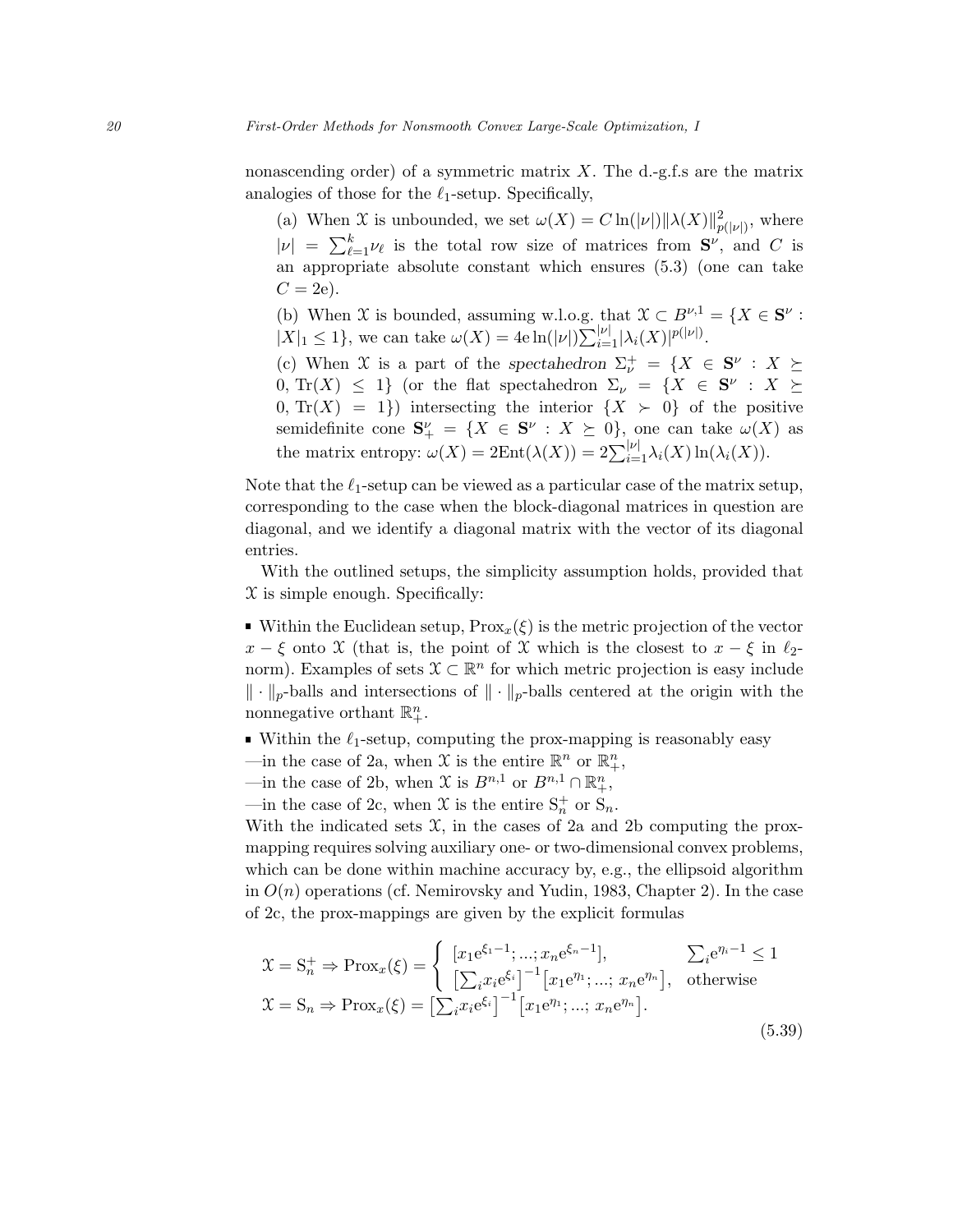Within the matrix setup, computing the prox-mapping is relatively easy —in the case of 3a, when  $\mathfrak X$  is the entire  $S^{\nu}$  or the positive semidefinite cone  $S_+^{\nu} = \{ X \in S^{\nu} : X \succeq 0 \},\$ 

—in the case of 3b, when X is the entire  $B^{\nu,1}$  or the intersection of  $B^{\nu,1}$  with  $\mathbf{S}^{\nu}_{+},$ 

—in the case of 3c, when X is the entire spectahedron  $\Sigma^+_{\nu}$  or  $\Sigma_{\nu}$ .

Indeed, in the cases, outlined above, computing  $W = \text{Prox}_X(\Xi)$  reduces to computing the eigenvalue decomposition of the matrix  $X$  (which allows one to get  $\omega'(X)$ , and subsequent eigenvalue decomposition of the matrix  $H =$  $\Xi - \omega'(X)$ :  $H = U \text{Diag}\{h\}U^T$  (here  $\text{Diag}(A)$  stands for the diagonal matrix with the same diagonal as  $A$ ). It is easily seen that in the cases in question,  $W = U \text{Diag}\{w\}U^T$ ,  $w = \text{argmin} \ \{\langle \text{Diag}\{h\}, \text{Diag}\{z\}\rangle + \omega(\text{Diag}\{z\})\},$ z: Diag{z}∈X

and the latter problem is exactly the one arising in the  $\ell_1$ -setup.

**Illustration: Euclidean setup vs.**  $\ell_1$ -setup. To illustrate the ability of the MD scheme to adjust, to some extent, the method to the problem's geometry, consider problem (5.2) when X is the unit  $\|\cdot\|_p$ -ball in  $\mathbb{R}^n$ , where  $p=1$  or  $p = 2$ , and compare the respective performances of the Euclidean and the  $\ell_1$ -setups. (To make optimization over the unit Euclidean ball  $B^{n,2}$  available for the  $\ell_1$ -setup, we pass from  $\min_{\|x\|_2\leq 1} f(x)$  to the equivalent problem  $\min_{\|u\|_2 \leq n^{-1/2}} f(n^{1/2}u)$  and use the setup from Section 5.7.1, item 2b.) The ratio of the corresponding efficiency estimates (the right-hand sides in (5.11)) within an absolute constant factor is

$$
\Theta := \frac{\text{EffEst}(\text{Eucl})}{\text{EffEst}(\ell_1)} = \underbrace{\frac{1}{n^{1-1/p}\sqrt{\ln(n)}}}_{A} \cdot \underbrace{\frac{\sup_{x \in \mathcal{X}} ||f'(x)||_2}{\sup_{x \in \mathcal{X}} ||f'(x)||_1 \infty}}_{B}.
$$

Note that  $\Theta \ll 1$  means that the MD with the Euclidean setup significantly outperforms the MD with the  $\ell_1$ -setup, while  $\Theta \gg 1$  means exactly the opposite. Now,  $A$  is  $\leq 1$  and thus is always in favor of the Euclidean setup, and is as small as  $1/\sqrt{n \ln(n)}$  when X is the Euclidean ball  $(p = 2)$ . The factor B is in favor of the  $\ell_1$ -setup—it is  $\geq 1$  and  $\leq \sqrt{n}$ , and can well be of the order of  $\sqrt{n}$  (look what happens when all entries in  $f'(x)$  are of the same order of magnitude). Which one of the factors overweights depends on  $f$ ; however, a reasonable choice can be made independently of the fine structure of f. Specifically, when X is the Euclidean ball, the factor  $A = 1/\sqrt{n \ln n}$  is so small that the product AB definitely is  $\leq 1$ , that is, the situation is in favor of the Euclidean setup. In contrast to this, when  $\mathfrak X$  is the  $\ell_1$ -ball  $(p = 1)$ , of the Euchdean setup. In contrast to this, when x is the  $\epsilon_1$ -ban  $(p-1)$ ,<br>A is nearly constant—just  $O(1/\sqrt{\ln(n)})$ , since B can be as large as  $\sqrt{n}$ , the situation is definitely in favor of the  $\ell_1$ -setup—it can be outperformed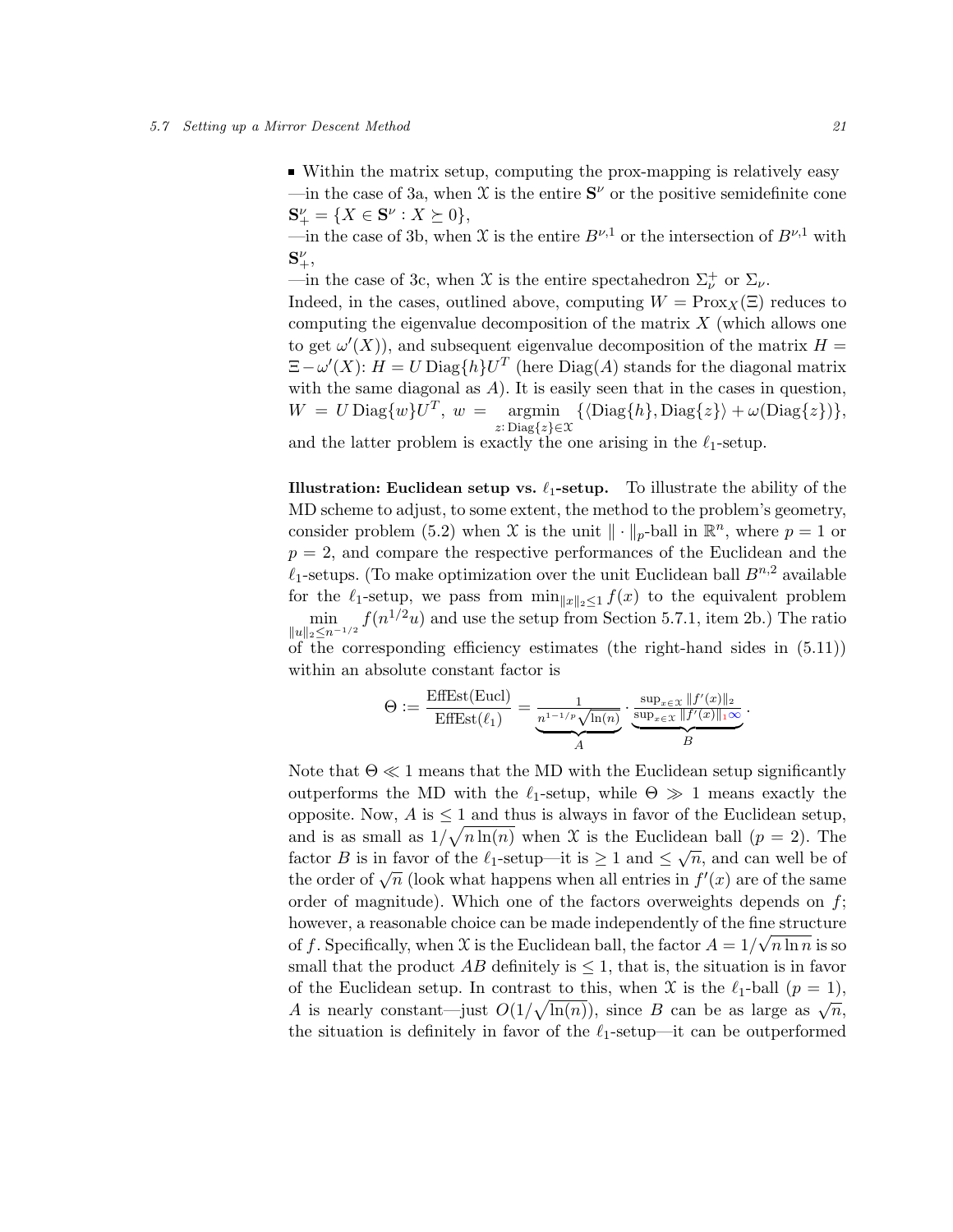by the Euclidean setup only marginally (by the factor  $\leq$ √  $\ln n$ , and it has a reasonable chance to outperform its adversary quite significantly, by the factor  $O(\sqrt{n/\ln(n)})$ . Thus, there are all reasons to select the Euclidean setup when  $p = 2$  and the  $\ell_1$ -setup when  $p = 1.6$ 

# 5.7.2 Favorable Geometry Case

Consider the case when the domain  $\mathfrak X$  of (5.2) is bounded and, moreover, is a subset of the direct product  $\mathfrak{X}^+$  of standard blocks:

$$
\mathfrak{X}^+ = \mathfrak{X}_1 \times \dots \times \mathfrak{X}_K \in E_1 \times \dots \times E_K,\tag{5.40}
$$

where for every  $\ell = 1, ..., K$  the pair  $(\mathcal{X}_{\ell}, E_{\ell} \supset \mathcal{X}_{\ell})$  is

either a ball block, that is,  $E_\ell = \mathbb{R}^{n_\ell}$  and  $\mathcal{X}_\ell$  is either the unit Euclidean ball  $B^{n_{\ell},2} = \{x \in \mathbb{R}^{n_{\ell}} : ||x||_2 \leq 1\}$  in  $E_{\ell}$ , or the intersection of this ball with  $\mathbb{R}^{n_{\ell}}_{+}$ ;

or a spectahedron block, that is,  $E_{\ell} = S^{\nu^{\ell}}$  is the space of block-diagonal symmetric matrices with block-diagonal structure  $\nu^{\ell}$ , and  $\mathfrak{X}_{\ell}$  is either the unit trace-norm ball  $\{X \in S^{\nu^{\ell}} : |X|_1 \leq 1\}$ , or the intersection of this ball with  $S_{+}^{\nu^{\ell}}$ , or the spectahedron  $\Sigma_{\nu^{\ell}}^{+} = \{X \in S_{+}^{\nu^{\ell}} : \text{Tr}(X) \leq 1\}$ , or the flat spectahedron  $\Sigma_{\nu^{\ell}} = \{ X \in \mathbf{S}_{+}^{\nu^{\ell}} : \text{Tr}(X) = 1 \}.$ 

Note that according to our convention of identifying vectors with diagonals of diagonal matrices, we allow for some of  $\mathfrak{X}_{\ell}$  to be the unit  $\ell_1$ -balls, or their nonnegative parts, or simplexes—they are nothing but spectahedron blocks with purely diagonal structure  $\nu^{\ell}$ .

We equip the embedding spaces  $E_\ell$  of blocks with the natural inner products (the standard inner products when  $E_{\ell} = \mathbb{R}^{n_{\ell}}$  and the Frobenius inner product when  $E_{\ell} = S^{\nu^{\ell}}$ ) and norms  $\|\cdot\|_{(\ell)}$  (the standard Euclidean norm when  $E_{\ell} = \mathbb{R}^{n_{\ell}}$  and the trace-norm when  $E_{\ell} = S^{\nu^{\ell}}$ ), and the standard

<sup>6.</sup> In fact, with this recommendation we get theoretically unimprovable, in terms of the information-based complexity theory, methods for large-scale nonsmooth convex optimization on Euclidean and  $\ell_1$ -balls (for details, see Nemirovsky and Yudin, 1983; Ben-Tal et al., 2001). Numerical experiments reported in Ben-Tal et al. (2001) and Nemirovski et al. (2009) seem to fully support the advantages of the  $\ell_1$ -setup when minimizing over large-scale simplexes.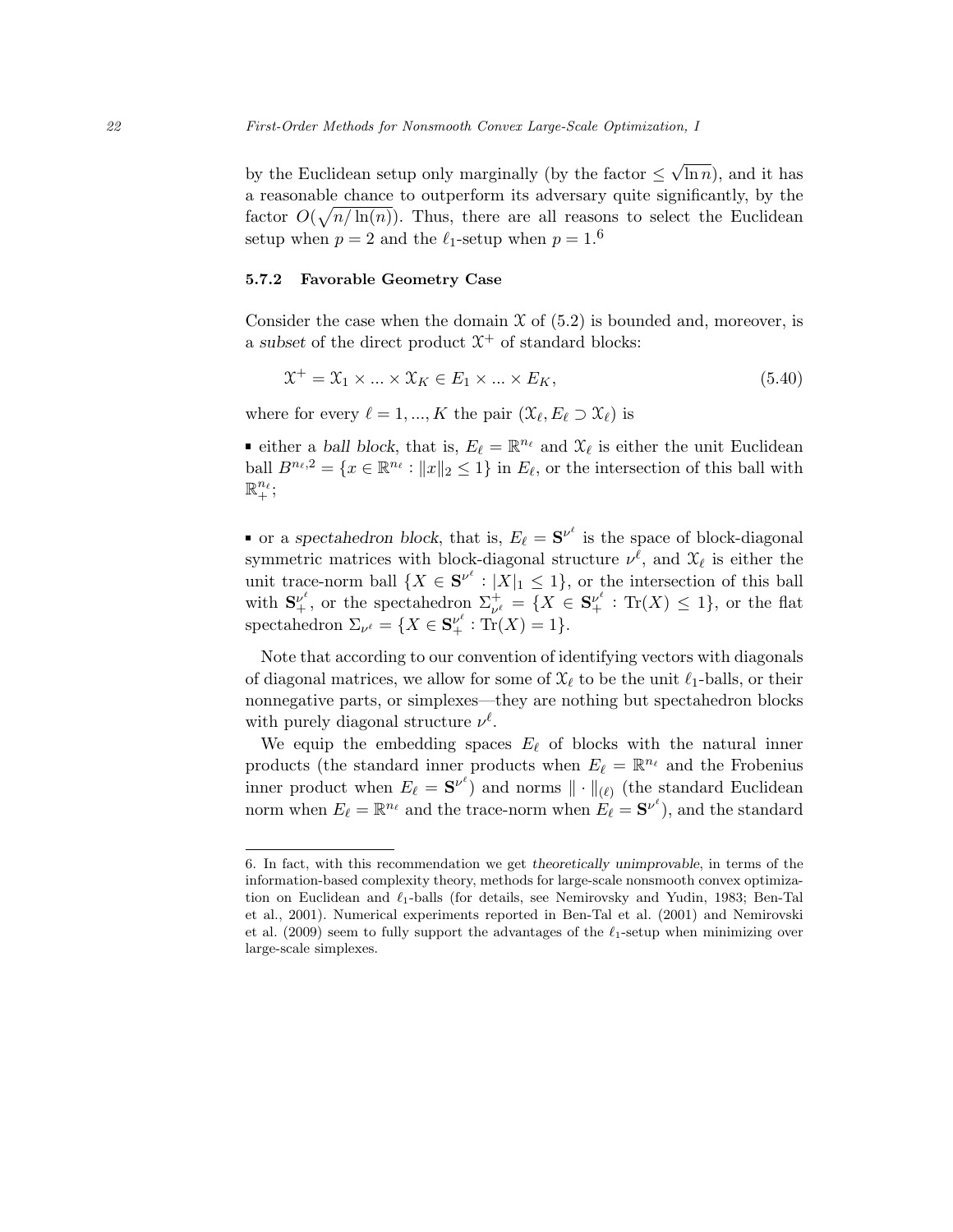#### 5.7 Setting up a Mirror Descent Method 23

blocks  $\mathfrak{X}_{\ell}$  with d.-g.f.'s

$$
\omega_{\ell}(x^{\ell}) = \begin{cases}\n\frac{1}{2} [x^{\ell}]^{T} x^{\ell}, & \mathcal{X}_{\ell} \text{ is a ball block} \\
4e \ln(|\nu^{\ell}|) \sum_{i} |\lambda_{i}(X^{\ell})|^{p(|\nu^{\ell}|)}, & \mathcal{X}_{\ell} \text{ is the unit } |\cdot|_{1} \text{ ball } B^{\nu^{\ell},1} \text{ in} \\
2\text{Ent}(\lambda(X^{\ell})), & \mathcal{X}_{\ell} \text{ is the spectraledron } (\Sigma_{\nu^{\ell}}^{+} \text{ or } \Sigma_{\nu^{\ell}}^{+})\text{ in } E_{\ell} = \mathbf{S}^{\nu^{\ell}}\n\end{cases}
$$
\n(5.41)

(cf. Section 5.7.1). Finally, the embedding space  $E = E_1 \times ... \times E_K$  of  $\mathfrak{X}^+$ (and thus of  $\mathfrak{X} \subset \mathfrak{X}^+$ ) is equipped with the direct product type Euclidean structure induced by the inner products on  $E_1, ..., E_K$  and with the norm

$$
||(x^1, ..., x^K)|| = \sqrt{\sum_{\ell=1}^K \alpha_\ell ||x^\ell||_{(\ell)}^2}
$$
\n(5.42)

where  $\alpha_{\ell} > 0$  are construction parameters.  $\mathfrak{X}^+$  is equipped with the d.-g.f.

$$
\omega(x^1, ..., x^K) = \sum_{\ell=1}^K \alpha_\ell \omega_\ell(x^\ell)
$$
\n(5.43)

which, it is easy to see, is compatible with the norm  $\|\cdot\|$ .

Assuming from now on that  $\mathfrak X$  intersects the relative interior rint  $\mathfrak X^+$ , the restriction of  $\omega(\cdot)$  onto X is a d.-g.f. for X compatible with the norm  $\|\cdot\|$ on the space E embedding  $\mathfrak{X}$ , and we can solve (5.2) by the MD algorithm associated with  $\|\cdot\|$  and  $\omega(\cdot)$ . Let us optimize the efficiency estimate of this algorithm over the parameters  $\alpha_{\ell}$  of our construction. For the sake of definiteness, consider the case where  $f$  is represented by a deterministic firstorder oracle (the tuning of the MD setup in the case of the stochastic oracle is being completely similar). To this end, assume that we have at our disposal upper bounds  $L_{\ell} < \infty$ ,  $1 \leq \ell \leq K$ , on the quantities  $||f'_{x^{\ell}}(x^1, ..., x^K)||_{(\ell), *},$  $x = (x^1, ..., x^K) \in \mathfrak{X}$ . Here  $f'_{x^{\ell}}(x)$  is the projection of  $f'(x)$  onto  $E_{\ell}$  and  $\|\cdot\|_{(\ell),*}$  is the norm on  $E_{\ell}$  conjugate to  $\|\cdot\|_{(\ell)}$  (that is,  $\|\cdot\|_{(\ell),*}$  is the standard Euclidean norm  $\|\cdot\|_2$  on  $E_\ell$  when  $E_\ell = \mathbb{R}^{n_\ell}$ , and  $\|\cdot\|_{(\ell),*}$  is the standard matrix norm (maximal singular value) when  $E_{\ell} = S^{\nu^{\ell}}$ ). The norm  $\|\cdot\|_*$  conjugate to the norm  $\|\cdot\|$  on E is

$$
\|(\xi^1, ..., \xi^K)\|_{*} = \sqrt{\sum_{\ell=1}^K \alpha_{\ell}^{-1} \|\xi^{\ell}\|_{(\ell),*}^2}
$$
  
\n
$$
\Rightarrow (\forall x \in \mathfrak{X}) : \|f'(x)\|_{*} \le L := \sqrt{\sum_{\ell=1}^K \alpha_{\ell}^{-1} L_{\ell}^2}.
$$
\n(5.44)

The quantity we need to minimize in order to get as efficient an MD method The quantity we need to minimize in order to get as enicient an MD method<br>as possible within our framework is  $\sqrt{\Omega}L$  (see, e.g., (5.11)). We clearly have  $\Omega \leq \Omega[\mathfrak{X}^+] \leq \sum_{\ell=1}^K \alpha_\ell \Omega_\ell[\mathfrak{X}_\ell]$ , where  $\Omega_\ell[\mathfrak{X}_\ell]$  is the variation (maximum minus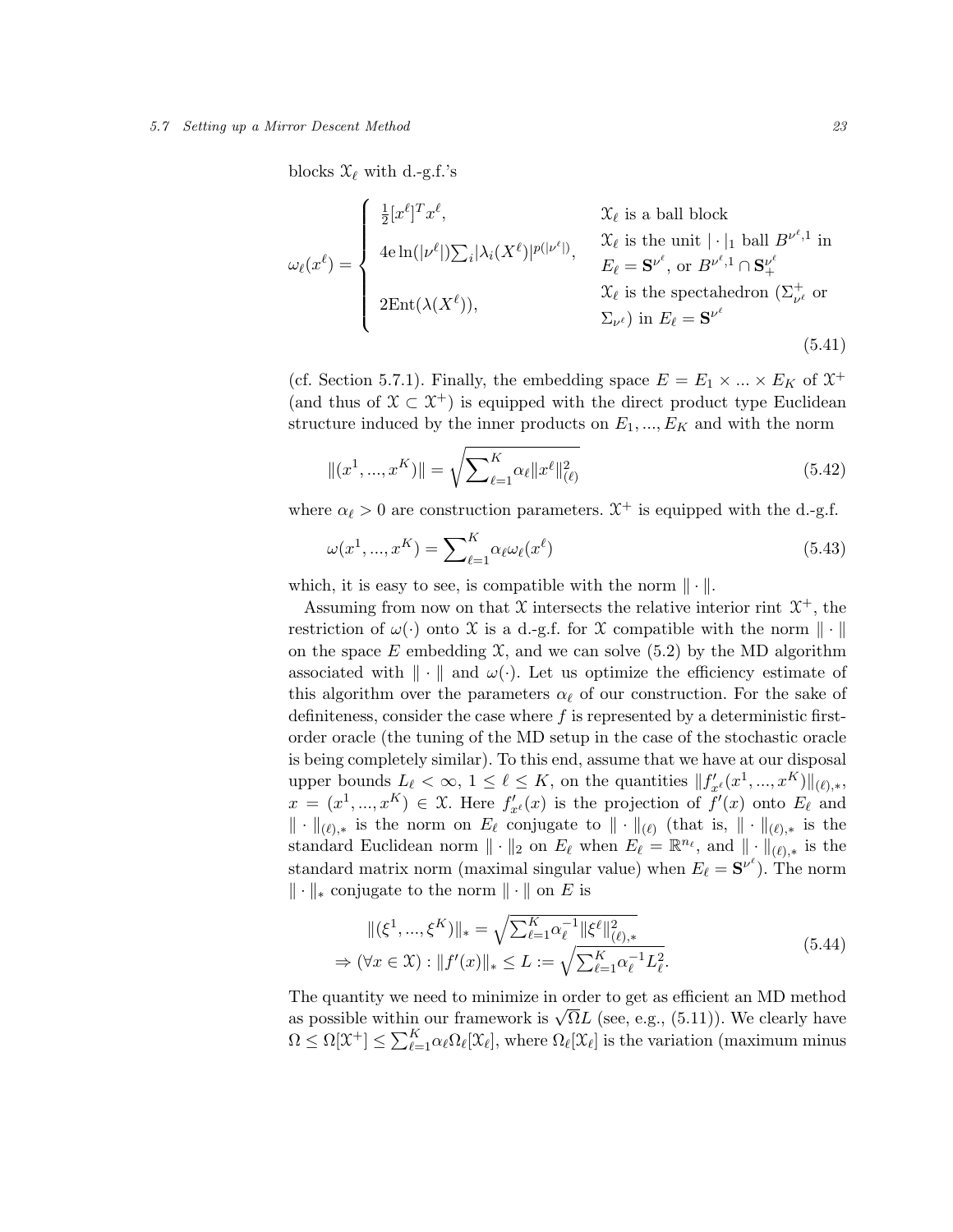minimum) of  $\omega_\ell$  on  $\mathfrak{X}_\ell$ . These variations are upper-bounded by the quantities

$$
\Omega_{\ell} = \begin{cases} \frac{1}{2} & \text{for ball blocks } \mathcal{X}_{\ell} \\ 4e \ln(|\nu^{\ell}|) & \text{for spectraledron blocks } \mathcal{X}_{\ell} \end{cases} . \tag{5.45}
$$

Assuming that we have  $K_b$  ball blocks  $\mathfrak{X}_1, ..., \mathfrak{X}_{K_b}$  and  $K_s$  spectahedron blocks  $\mathfrak{X}_{K_b+1}, \ldots, \mathfrak{X}_{K=K_b+K_s}$ , we get

$$
\Omega L \leq \Omega[\mathfrak{X}^+]L \leq \left[\frac{1}{2}\sum\nolimits_{\ell=1}^{K_b} \alpha_{\ell} + 4\mathrm{e} \sum\nolimits_{\ell=K_b+1}^{K_b+K_s} \alpha_{\ell} \ln(|\nu^{\ell}|) \right] \sqrt{\sum\nolimits_{\ell=1}^K \alpha_{\ell}^{-1} L_{\ell}^2}.
$$

When optimizing the right-hand side bound in  $\alpha_1, ..., \alpha_L$ , we get

$$
\alpha_{\ell} = \frac{L_{\ell}}{\sqrt{\Omega_{\ell} \sum_{i=1}^{K} L_i \sqrt{\Omega_i}}}, \ \Omega[\mathfrak{X}^+] = 1, \ L = \mathcal{L} := \sum_{\ell=1}^{K} L_{\ell} \sqrt{\Omega_{\ell}}.
$$
 (5.46)

The efficiency estimate (5.11) associated with our optimized setup reads as follows

$$
\overline{f}_N - \text{Opt} \le O(1)\mathcal{L}N^{-1/2}
$$
\n
$$
= O(1)[\max_{1 \le \ell \le K} L_\ell] \left[ K_b + \sum_{\ell = K_b + 1}^{K_b + K_s} \sqrt{\ln(|\nu^{\ell}|)} \right] N^{-1/2}.
$$
\n(5.47)

If we consider  $\max_{1 \leq \ell \leq K} L_{\ell}$ ,  $K_b$ , and  $K_s$  as given constants, the rate of convergence of the MD algorithm is  $O(1/\sqrt{N})$ , N being the number of steps, with the factor hidden in  $O(\cdot)$  completely independent of the dimensions of the ball blocks and nearly independent of the sizes of the spectahedron blocks. In other words, when the total number  $K$  of standard blocks in  $\mathfrak{X}^+$  is  $O(1)$ , the MD algorithm exhibits a nearly dimension-independent  $O(N^{-1/2})$  rate of convergence, which is good news when solving large-scale problems. Needless to say, the rate of convergence is not the only entity of interest; what matters is the arithmetic cost of an iteration. The latter, modulo the computational effort for obtaining the first-order information on f, is dominated by the computational complexity of the prox-mapping. This complexity—let us denote it  $C$ —depends on exactly what  $\mathcal X$  is. As it was explained in Section 5.7.1, in the case of  $\mathfrak{X} = \mathfrak{X}^+$ ,  $\mathfrak{C}$  is  $O(\sum_{\ell=1}^{K_b} \dim \mathfrak{X}_{\ell})$ plus the complexity of the eigenvalue decomposition of a matrix from  ${\bf S}^{\nu^1} \times ... \times {\bf S}^{\nu^{K_s}}$ . In particular, when all spectahedron blocks are  $\ell_1$  balls and simplexes,  $C$  is just linear in the dimension of  $\mathfrak{X}^+$ . Further, when  $\mathfrak{X}$  is cut off  $\mathfrak{X}^+$  by  $O(1)$  linear inequalities, C is essentially the same as when  $\mathfrak{X} = \mathfrak{X}_+$ . Indeed, here computing the prox-mapping for  $\mathfrak{X}$  reduces to solving the problem

$$
\min_{z \in \mathcal{X}^+} \left\{ \langle a, z \rangle + \omega(z) : z \in \mathcal{X}^+, Az \le b \right\}, \dim b = k = O(1),
$$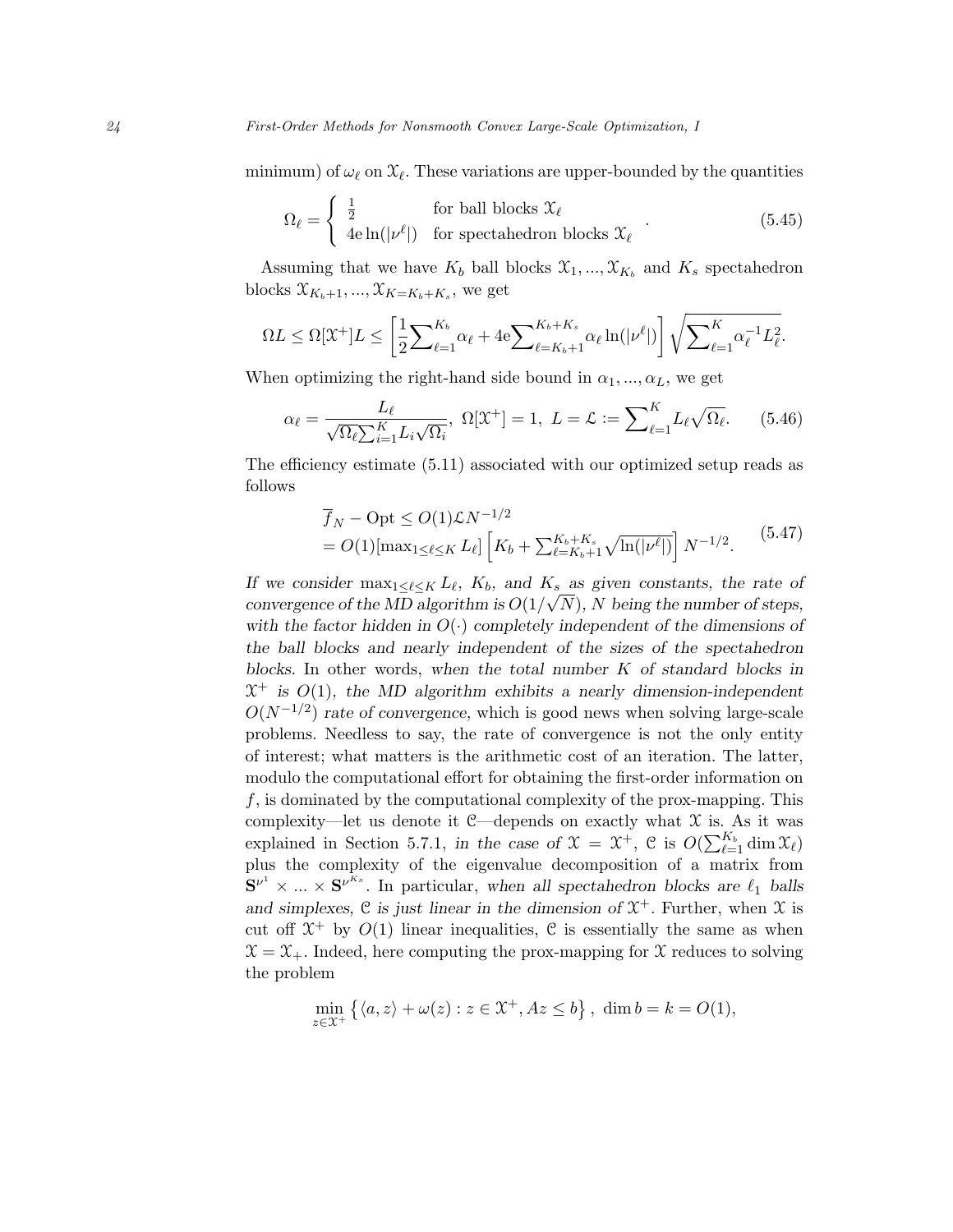#### 5.8 Notes and Remarks 25

or, which is the same, by duality, to solving the problem

$$
\max_{\lambda \in \mathbb{R}_+^k} f_*(\lambda), \ f_*(\lambda) = \left[ -b^T \lambda + \min_{z \in \mathcal{X}^+} \left[ \langle a + A^T \lambda, z \rangle + \omega(z) \right] \right].
$$

We are in the situation of  $O(1)$   $\lambda$ -variables, and thus the latter problem can be solved to machine precision in  $O(1)$  steps of a simple first-order algorithm like the ellipsoid method. The first order information for  $f_*$  required by this method costs the computation of a single prox-mapping for  $\mathfrak{X}^+$ , so that computing the prox-mapping for  $\mathfrak{X}_{+}$  is, for all practical purposes, more costly by just an absolute constant factor than computing this mapping for  $\mathfrak{X}^+$ .

When  $\mathfrak X$  is a sophisticated subset of  $\mathfrak X^+$ , computing the prox-mapping for  $\mathfrak X$  may become more involved, and the outlined setup could become difficult to implement. One of the potential remedies is to rewrite the problem (5.2) in the form of (5.15) with X extended to  $\mathfrak{X}^+$ , with f in the role of  $f_0$  and the constraints which cut  $X$  off  $X^+$  in the role of the functional constraints  $f_1(x) \leq 0, ..., f_m(x) \leq 0$  of (5.15).

## 5.8 Notes and Remarks

1. The research of the second author was partly supported by ONR grant N000140811104 and NSF grants DMI-0619977 and DMS-0914785.

2. The very first mirror descent method, subgradient descent, originates from Shor (1967) and Polyak (1967); SD is merely the MD algorithm with Euclidean setup:  $x_{t+1} = \operatorname{argmin}_{u \in \mathcal{X}} ||(x_t - \gamma_t f'(x_t)) - u||_2$ . Non-Euclidean extensions (i.e., the general MD scheme) originated with Nemirovskii (1979) and Nemirovsky and Yudin (1983); the form of this scheme used in our presentation is due to Beck and Teboulle (2003). An ingenious version of the method, which also allows one to recover dual solutions is proposed by Nesterov (2009). The construction presented in Section 5.3 originated with Nemirovsky and Yudin (1983), for a more recent version, see Beck et al. (2010).

3. The practical performance of FOMs of the type we have considered can be improved significantly by passing to their bundle versions, explicitly utilizing both the latest and the past first-order information (in MD, only the latest first-order information is used explicitly, while the past information is loosely summarized in the current iterate). The Euclidean bundle methods originate from Lemaréchal (1978) and are the subject of numerous papers (see, e.g., Lemaréchal et al., 1981; Mifflin, 1982; Kiwiel, 1983, 1995, 1997; Schramm and Zowe, 1992; Lemaréchal et al., 1995; Kiwiel et al., 1999, and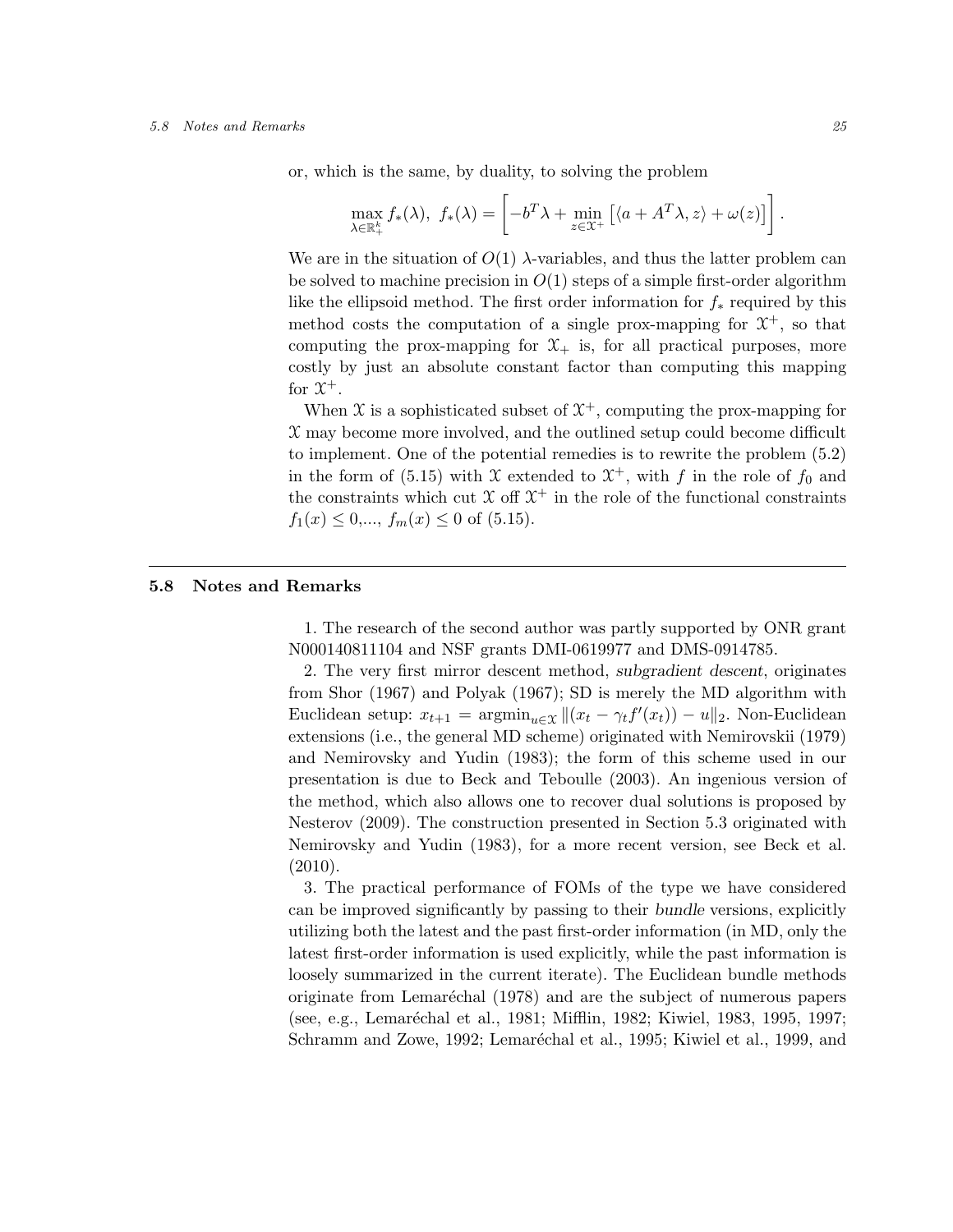references therein). For an MD version of the bundle scheme, see Ben-Tal and Nemirovski (2005).

4. Classical stochastic approximation (the Euclidean setup version of the algorithm from Proposition 5.5 without averaging:  $x^t = x_t$ ) originated with Robbins and Monro (1951) and assumes the objective f to be smooth and strongly convex; there is a huge related literature (see Nevelson and Hasminskii, 1976; Benveniste et al., 1987, and references therein). The averaging of the trajectory which allows one to extend the method to the case of nonsmooth convex minimization and plays the crucial role in FOMs for saddle-point problems and variational inequalities, was introduced, in the Euclidean setup, in Bruck (1977) and Nemirovskii and Yudin (1978). For more results on "classical" and robust stochastic approximation, see, for instance, Nemirovsky and Yudin (1983); Polyak (1991); Polyak and Juditsky (1992); Nemirovski and Rubinstein (2002); Kushner and Yin (2003); Nemirovski et al. (2009) and references therein.

5. The extensions of the MD scheme from convex minimization to convexconcave saddle-point problems and variational inequalities with monotone operators originated from Nemirovskii (1981) and Nemirovsky and Yudin (1983). For a comprehensive presentation, see Ben-Tal and Nemirovski  $(2005).$ 

# 5.9 References

- A. Beck and M. Teboulle. Mirror descent and nonlinear projected subgradient methods for convex optimization. Operations Research Letters, 31(3):167–175, 2003.
- A. Beck, A. Ben-Tal, N. Guttmann-Beck, and L. Tetruashvili. The comirror algorithm for solving nonsmooth constrained convex problems. Operations Research Letters, 38(6):493–498, 2010.
- A. Ben-Tal and A. Nemirovski. Non-Euclidean restricted memory level method for large-scale convex optimization. Mathematical Programming, 102(3):407–456, 2005.
- A. Ben-Tal, T. Margalit, and A. Nemirovski. The ordered subsets mirror descent optimization method with applications to tomography. SIAM Journal on Optimization, 12(1):79–108, 2001.
- A. Benveniste, M. Métivier, and P. Priouret. Algorithmes Adaptatifs et Approximations Stochastiques. Masson, 1987.
- R. Bruck. On weak convergence of an ergodic iteration for the solution of variational inequalities for monotone operators in Hilbert space. Journal of Mathematical Analalysis and Applications, 61(1):159–164, 1977.
- K. C. Kiwiel. An aggregate subgradient method for nonsmooth convex minimization. Mathematical Programming, 27(3):320–341, 1983.
- K. C. Kiwiel. Proximal level bundle method for convex nondifferentiable optimiza-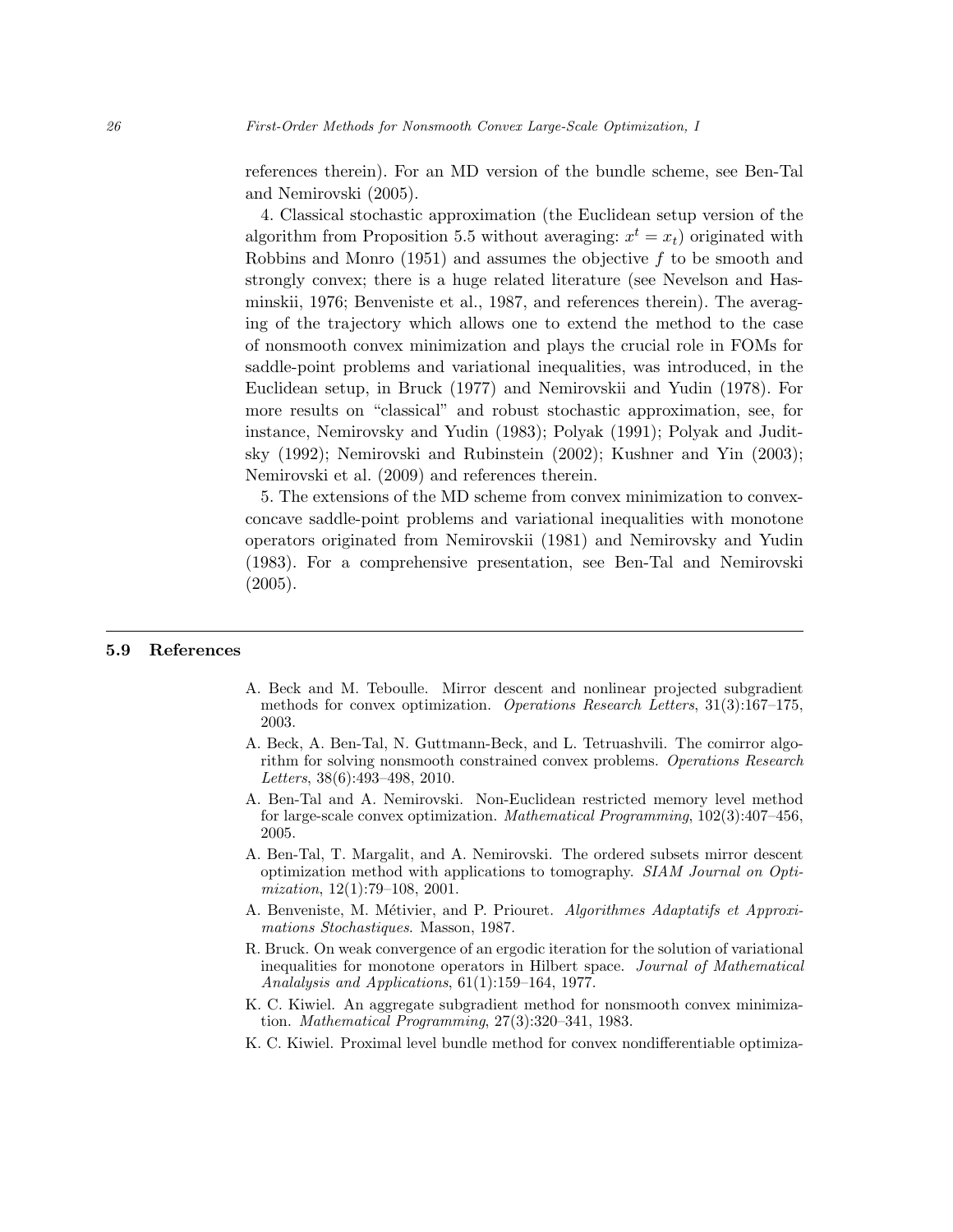tion, saddle point problems and variational inequalities. Mathematical Programming, Series B, 69(1):89–109, 1995.

- K. C. Kiwiel. Proximal minimization methods with generalized Bregman functions. SIAM Journal on Control and Optimization, 35(4):1142–1168, 1997.
- K. C. Kiwiel, T. Larsson, and P. O. Lindberg. The efficiency of ballstep subgradient level methods for convex optimization. Mathematics of Operations Research, 24 (1):237–254, 1999.
- H. J. Kushner and G. G. Yin. Stochastic Approximation and Recursive Algorithms and Applications, volume 35 of Stochastic Modelling and Applied Probability. Springer, 2003.
- C. Lemaréchal. Nonsmooth optimization and descent methods. Technical Report 78-4, International Institute for Applied System Analysis, Laxenburg, Austria, 1978.
- C. Lemaréchal, J. J. Strodiot, and A. Bihain. On a bundle algorithm for nonsmooth optimization. In O. L. Mangasarian, R. R.Meyer, and S. M. Robinson, editors, Nonlinear Programming, volume 4, pages 245–282. Academic Press, 1981.
- C. Lemaréchal, A. Nemirovski, and Y. Nesterov. New variants of bundle methods. Mathematical Programming, Series B, 69(1-3):111–147, 1995.
- R. Mifflin. A modification and an extension of Lemaréchal's algorithm for nonsmooth minimization. In D. C. Sorensen and R. J.-B. Wets, editors, *Nondiffer*ential and Variational Techniques in Optimization, volume 17 of Mathematical Programming Study, pages 77–90. Springer, 1982.
- A. Nemirovski and R. Rubinstein. An efficient stochastic approximation algorithm for stochastic saddle point problems. In Modeling Uncertainty: Examination of Stochastic Theory, Methods, and Applications, pages 155–184. Kluwer Academic Publishers, 2002.
- A. Nemirovski, A. Juditsky, G. Lan, and A. Shapiro. Robust stochastic approximation approach to stochastic programming. *SIAM Journal on Optimization*, 19 (4):1574–1609, 2009.
- A. Nemirovskii. Efficient methods for large-scale convex optimization problems. Ekonomika i Matematicheskie Metody, 15, 1979. (In Russian).
- A. Nemirovskii. Efficient iterative algorithms for variational inequalities with monotone operators. Ekonomika i Matematicheskie Metody, 17(2):344–359, 1981. (In Russian).
- A. Nemirovskii and D. Yudin. On Cezari's convergence of the steepest descent method for approximating saddle points of convex-concave functions. Soviet Math. Doklady, 19(2), 1978.
- A. S. Nemirovsky and D. B. Yudin. Problem Complexity and Method Efficiency in Optimization. Wiley Interseciences, 1983.
- Y. Nesterov. A method for solving a convex programming problem with rate of convergence  $o(1/k^2)$ . Soviet Math. Doklady,  $27(2):372-376$ , 1983.
- Y. Nesterov. Smooth minimization of non-smooth functions. Mathematical Programming, Series A, 103(1):127–152, 2005.
- Y. Nesterov. Primal-dual subgradient methods for convex problems. *Mathematical* Programming, Series A, 120(1):221–259, 2009.
- M. B. Nevelson and R. Z. Hasminskii. Stochastic Approximation and Recursive Estimation. Translations of Mathematical Monographs. American Mathematical